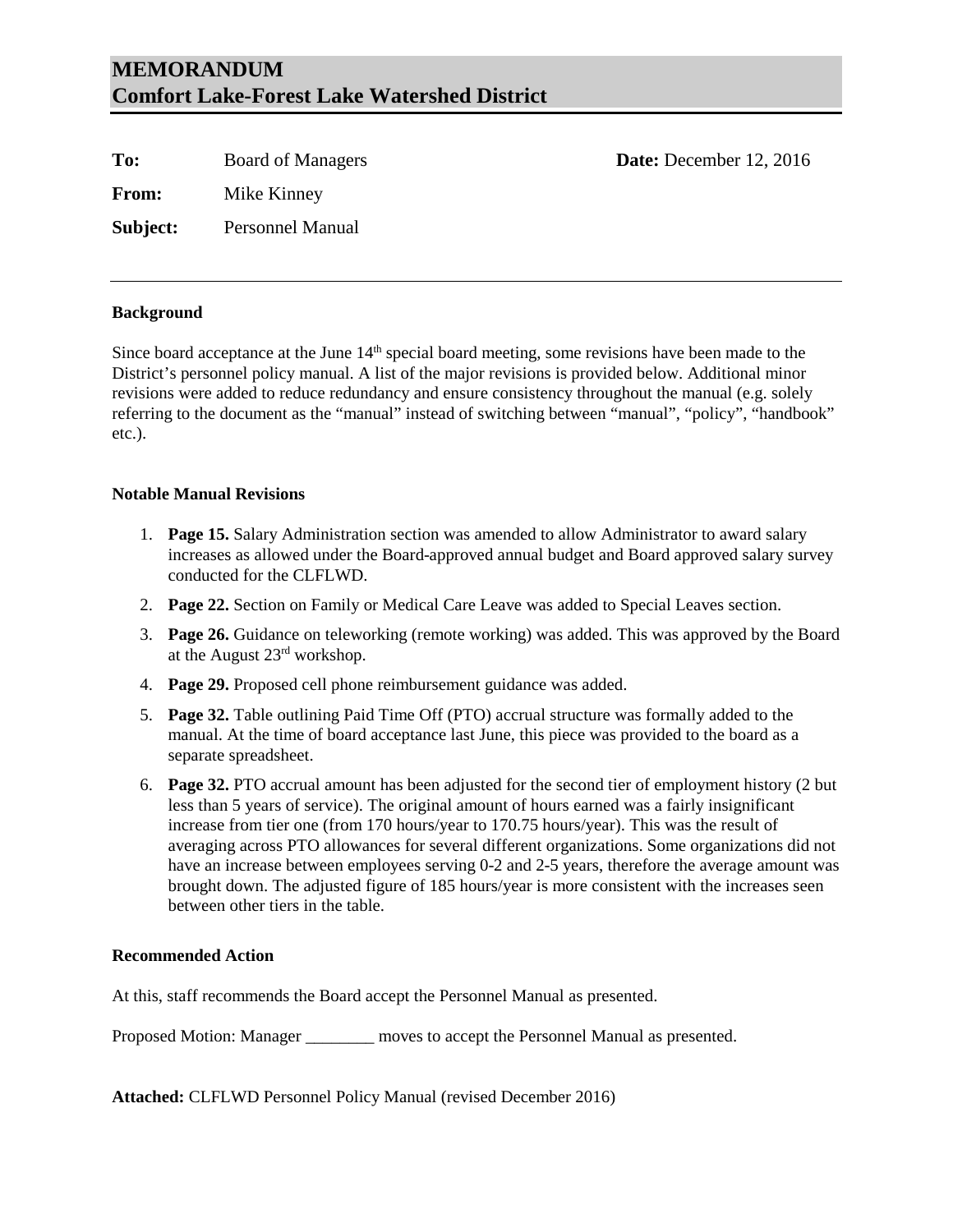

# **COMFORT LAKE FOREST LAKE WATERSHED DISTRICT**

# **EMPLOYEE MANUAL**

**Adopted June 2016**

**Revised December 2016**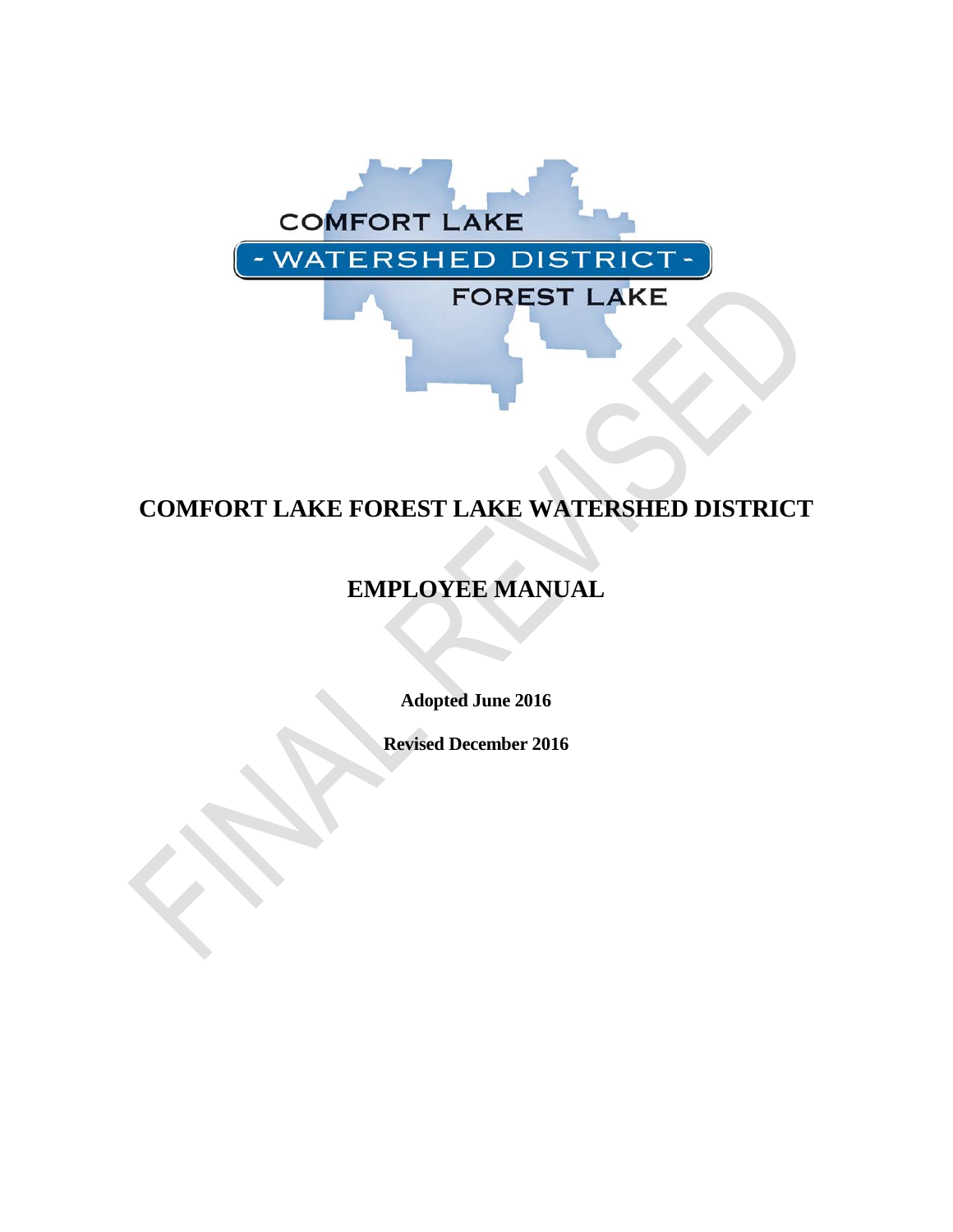The language in this Employee Policy Manual is not intended to nor does it create a contract between the District and any employee.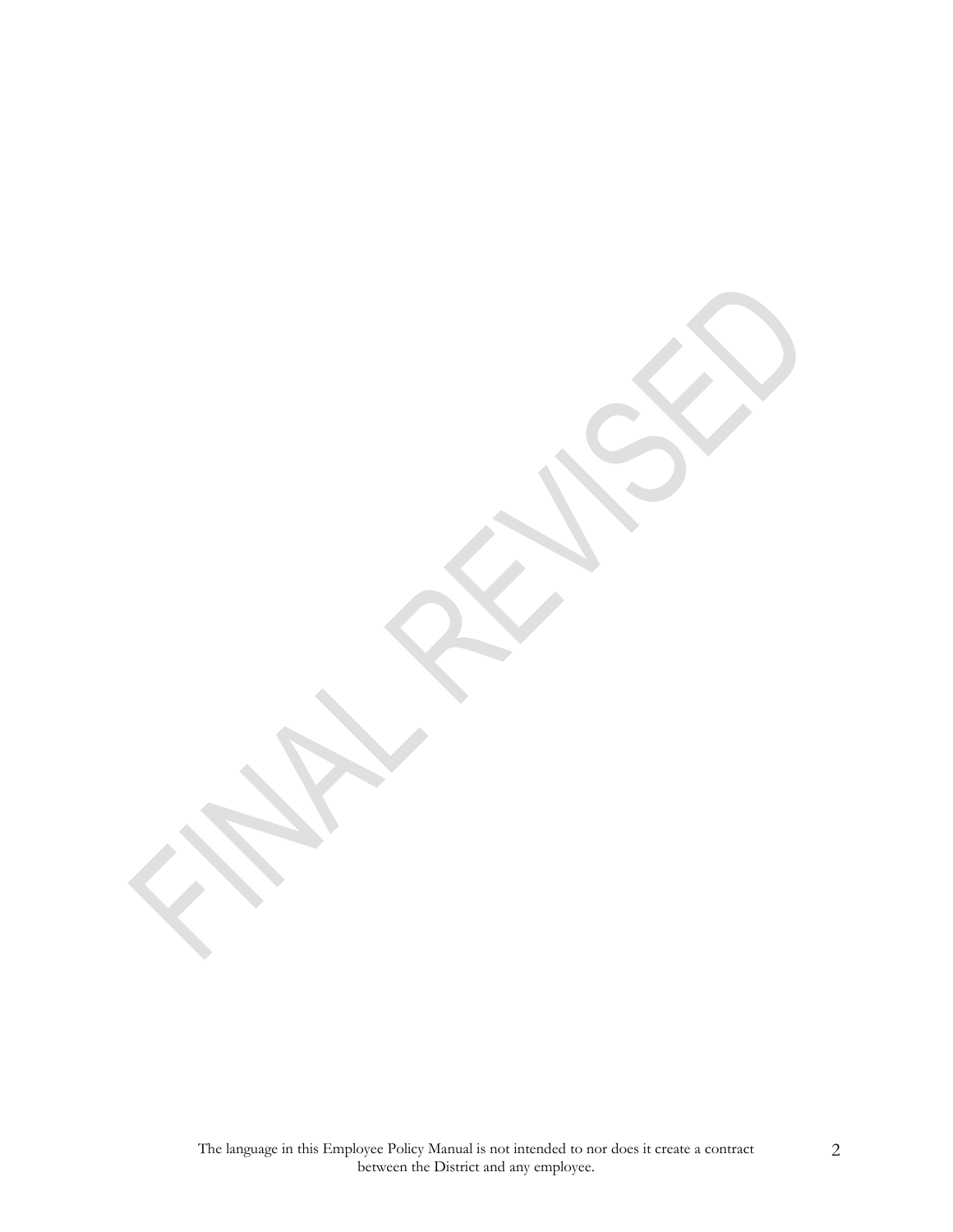#### **COMFORT LAKE FOREST LAKE WATERSHED DISTRICT EMPLOYEE MANUAL**

## **Table of Contents**

| A.        |                                    |  |
|-----------|------------------------------------|--|
| <b>B.</b> |                                    |  |
| C.        |                                    |  |
| D.        |                                    |  |
| F.        |                                    |  |
|           |                                    |  |
|           |                                    |  |
| А.        |                                    |  |
| <b>B.</b> |                                    |  |
| C.        | SEXUAL AND OTHER UNLAWFUL FORMS OF |  |
|           |                                    |  |
| D.        |                                    |  |
| Е.        |                                    |  |
| F.        |                                    |  |
| G.        |                                    |  |
|           | H.                                 |  |
| I.        |                                    |  |
|           |                                    |  |
|           |                                    |  |
|           |                                    |  |
| А.        |                                    |  |
| <b>B.</b> |                                    |  |
|           |                                    |  |
| А.        |                                    |  |
| <b>B.</b> |                                    |  |
| C.        |                                    |  |
|           |                                    |  |
|           |                                    |  |

 $\mathfrak{Z}$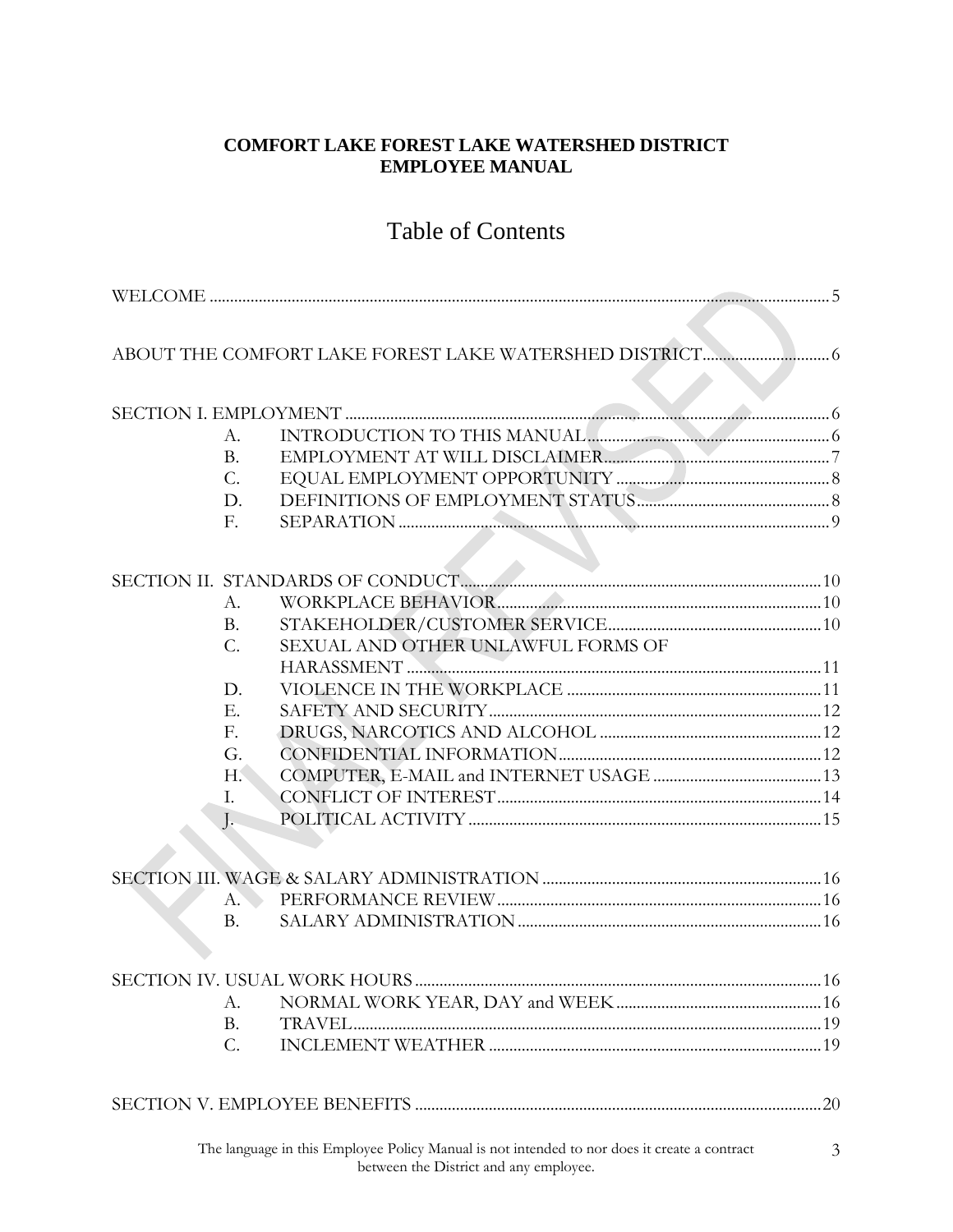| А.        |     |
|-----------|-----|
| <b>B.</b> |     |
| C.        |     |
| D.        |     |
| Е.        |     |
| F.        |     |
| G.        |     |
|           |     |
|           | 27  |
|           |     |
|           |     |
|           | .30 |
|           |     |
|           |     |
|           |     |
|           |     |
|           |     |
|           |     |
|           |     |
|           |     |
|           |     |
|           |     |
|           |     |
|           |     |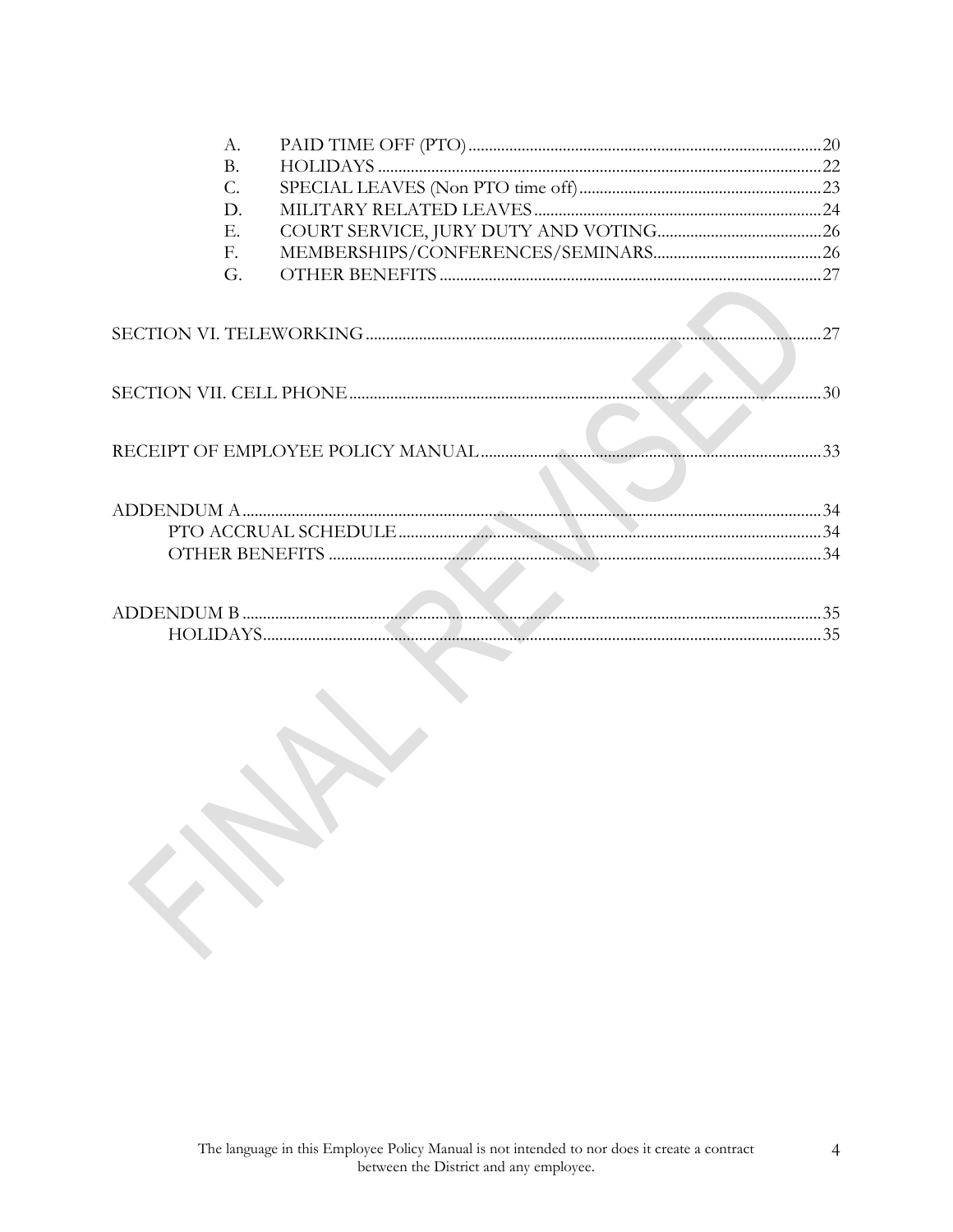## <span id="page-5-0"></span>**WELCOME**

Welcome to the Comfort Lake Forest Lake Watershed District (CLFLWD.) We wish you every success here.

Each employee contributes directly to the CLFLWD's growth and success, and we hope you will take pride in being a member of our team. In order to accomplish the water resources management activities, the CLFLWD employs competent and caring professionals to carry out its mission.

This Manual was developed to describe some of the expectations of our employees and to outline the policies, programs, and benefits available to eligible employees. Employees should familiarize themselves with the contents of the employee Manual as soon as possible, for it will answer many questions about employment with the CLFLWD.

We hope that your experience here will be challenging, enjoyable, and rewarding. Again, welcome!

Sincerely,

CLFLWD Board of Managers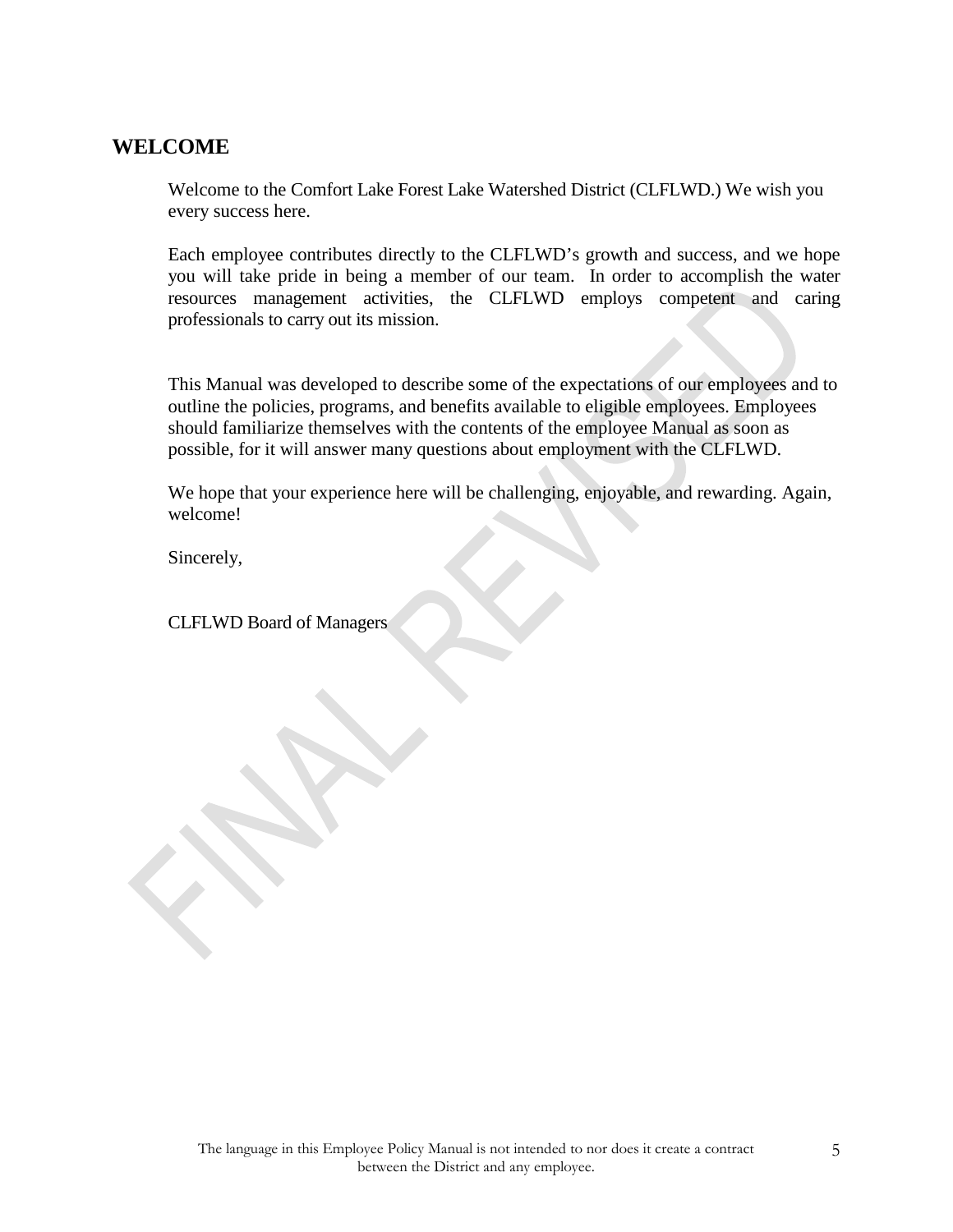## <span id="page-6-0"></span>**ABOUT THE COMFORT LAKE FOREST LAKE WATERSHED DISTRICT**

The Comfort Lake Forest Lake Watershed District (CLFLWD) is a special purpose local unit of government focused on the conservation, protection and management of water resources within the boundaries of the District. The Mission of the District is to protect and improve its water resources through adaptive management approaches and education of local stakeholders.

The CLFLWD was formed on September 23, 1999, by petition of Washington County; Chisago County; Cities of Forest Lake, Wyoming and Chisago City; the Township of Chisago Lakes; the Comfort Lake Association, and 74 citizens. The District has enjoyed cooperation and support from all entities**.**

The CLFLWD is governed by an appointed Board of Managers. Counties within the Jurisdiction of the Watershed District appoint the District Managers. The manager must be a voting resident of the Watershed District and not a public officer of the county, state or federal government; however, a soil and water conservation supervisor may be a manager. The appointing county board must provide public notice before making appointments. The term of office is three years. (Taken from the Minnesota Association of Watershed District handbook)

Because Comfort Lake Forest Lake Watershed District is in both Chisago and Washington counties, the make up of the Board of Managers reflects the percent of the watershed within each County. Because roughly 60 percent of the watershed is within Washington County, 3 of the 5 Managers are from Washington County and 2 of the 5 Managers come from Chisago County.

The Board of Managers oversees many efforts to conserve, protect and manage water resources within the CLFLWD. The District works closely with local cities, townships, counties and state agencies to accomplish its goals. All of the District's activities are outlined in its comprehensive plan, called the CLFLWD Watershed Management Plan. Ongoing activities include:

- Water quality monitoring
- Land management (easements for filter strips, wetland restoration)
- Lake water quality improvement efforts (aquatic plant management, water quality education, cost share projects)
- Permitting and inspection of development and other land-disturbing activities
- Business and homeowner education

# <span id="page-6-1"></span>**SECTION I. EMPLOYMENT**

## <span id="page-6-2"></span>**A. INTRODUCTION TO THIS MANUAL**

It is the purpose of this Manual to establish a uniform, equitable and effective system of employee administration for the Comfort Lake Forest Lake Watershed District ("District") employees. This Manual offers general information and guidelines to employees with the District. The District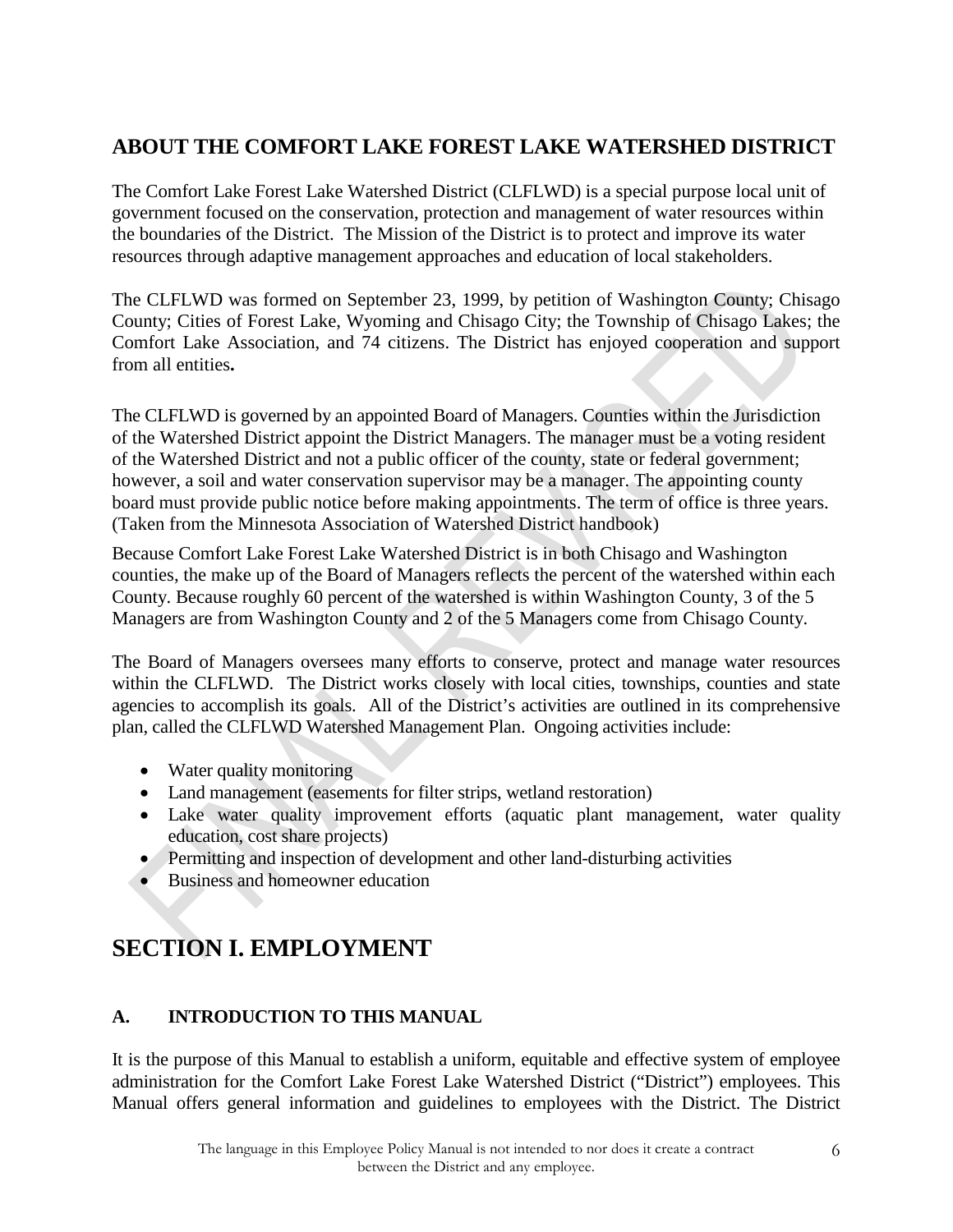reserves the right to amend, modify or discontinue any of the information or benefits contained herein. Changes may be made with or without prior notice to employees. The policies and procedures set out in this Manual are not necessarily all-inclusive, because unanticipated circumstances may arise. If circumstances require, the District reserves the right to deviate from the policies and procedures in this Manual at its discretion.

By distributing this Manual, the District revokes any and all previous policies and procedures. The policies and procedures contained in this Manual supersede and consolidate any and all employee Manuals or Manuals, past practices, oral and written statements, oral and written policies, or memoranda regarding the terms and conditions of employment for part-time or full-time employees with the District. The policies and procedures outlined in this Manual do not create an employment contract between the District and its employees, and should not be interpreted as creating an employment contract.

The Board has delegated human resources administration to the District Administrator ("Administrator"). Except where this Manual explicitly reserves a decision to the Board, or where it would be contrary to state or federal law, all human resources judgments and decisions on behalf of the District will be made by the Administrator. If at any time during your employment you have a question concerning any matter addressed by this Manual, you should raise the question with the Administrator. The Administrator will keep the Board appropriately informed of human resources matters and will be accountable to the Board with respect to human resources administration.

If a question has not been satisfactorily resolved by the Administrator, you may ask the Administrator to communicate the matter to the Board President or, if the Board has established a standing committee with responsibility for personnel matters, to the chair of that committee. The Board or its designee may consider the matter if, in its judgment, it believes that doing so would assist to resolve the matter at hand. You also may communicate directly to the Board President or committee chair if you consider a matter sensitive such that it is problematic to raise with the Administrator.

The Administrator will develop, as necessary, all forms, practices, procedures, and instructions for the proper administration of the Manual. All employees will receive a copy of the Manual as part of the hiring process.

## <span id="page-7-0"></span>**B. EMPLOYMENT AT WILL DISCLAIMER**

This document is not a contract of employment and is not intended to create any contractual rights, either expressed or implied, between the District and its employees. The Administrator may hire employees, but does not have the authority on behalf of the District to enter into an employment contract so as to create contract terms or an employment relationship that is other than at will.

The employment relationship is by mutual consent, and an employee has the right at any time to terminate his or her employment for any reason with proper notice as outlined in this policy manual.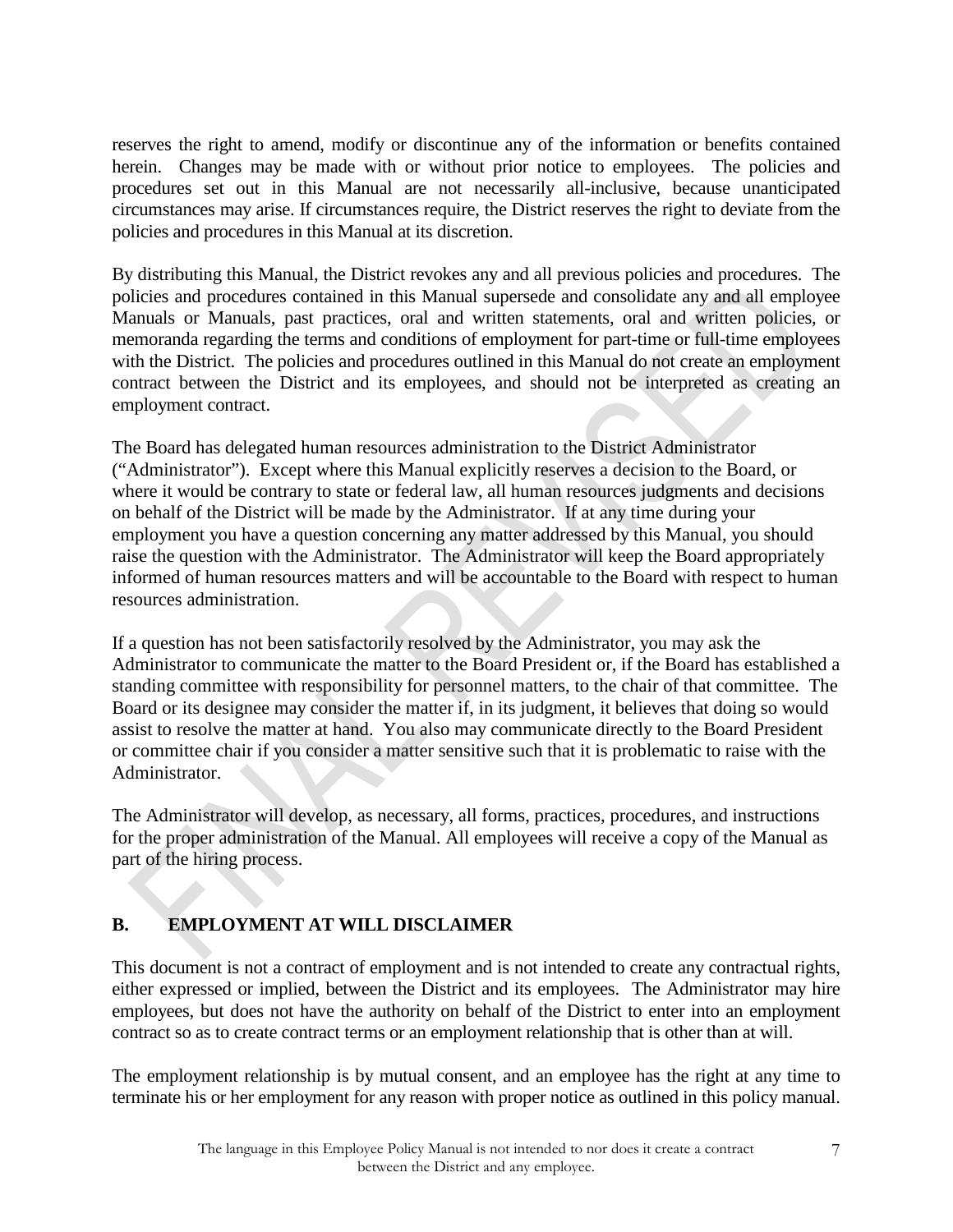The District reserves the right to terminate an employee on this same basis, regardless of any statements, written or oral, by the District, or any of its employees or representatives This disclaimer shall in no way alter the District's right to terminate an employee at will. The practices and procedures described in this document are merely guidelines and may be changed or discontinued at any time, without prior notice by the District.

## <span id="page-8-0"></span>**C. EQUAL EMPLOYMENT OPPORTUNITY**

It is the policy of the District to comply with all applicable laws that provide equal opportunity to all applicants for employment without regard to race, color, creed, religious belief, sex, sexual orientation, national origin, marital status, status with respect to public assistance, disability, age, status as a Vietnam-era veteran or any other protected characteristic as established by applicable law. This policy applies to:

- Hiring, placement, promotion, transfer or demotion, recruitment, advertising or solicitation for employment
- Selection for training programs
- Treatment during employment
- Termination from employment or transfer
- Salary or other forms of compensation and benefits

The District will make reasonable accommodations for qualified individuals with known disabilities unless doing so would result in an undue hardship. An employee with questions or concerns about any type of discrimination in the workplace is encouraged to bring these issues to the attention of the District Administrator. Employees can raise concerns and make reports without fear of reprisal.

Any employee of the District who does not comply with the Equal Employment Opportunity Policies and Procedures as set forth in this policy will be subject to disciplinary action.

## <span id="page-8-1"></span>**D. DEFINITIONS OF EMPLOYMENT STATUS**

The District maintains standard definitions of employment status and classifies employees for purposes of Employee administration and related payroll transactions according to the following:

 $Exempt$  – Any employee whose position is exempt from minimum wage and maximum hour requirements under the Fair Labor Standards Act (FLSA) and state law.

Non-exempt – Any employee whose position is not exempt under the FLSA exemption tests and state law.

Regular Full-time - Employees are those who have been hired for a position and have successfully completed an introductory period. They are not in a temporary status and are regularly scheduled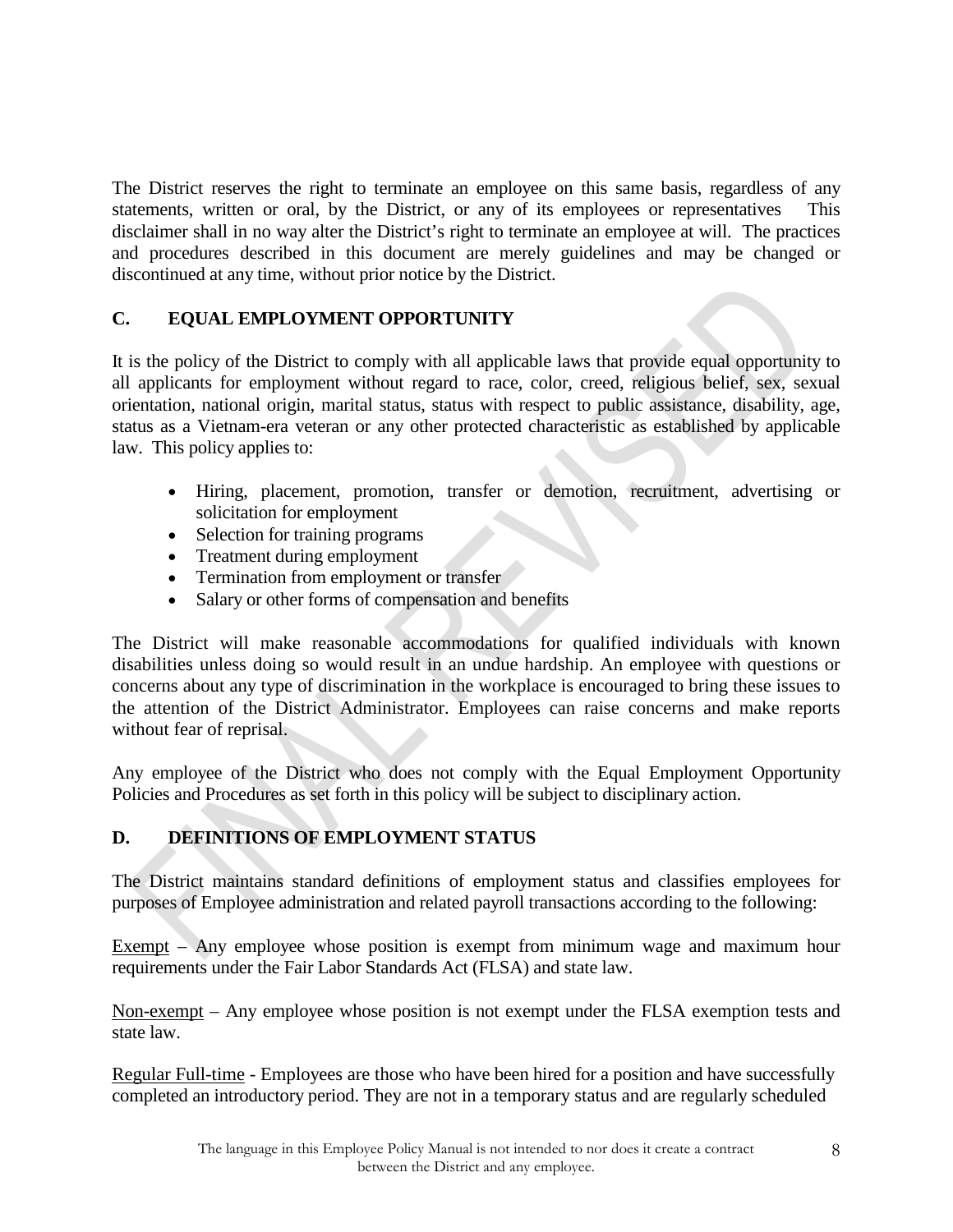to work the District's full-time schedule of at least 40 hours per week. Generally, they are eligible for the District's entire benefit package, subject to the terms, conditions, and limitations of each benefit program. Employees who are eligible will be included in the state pension plan, as allowed by law.

Regular Part-time – Employees who are hired for a position for less than 40 hours per week. These employees will not accrue most of the benefits available to full-time, regular employees, except those mandated by state or federal law. Benefits they do qualify for shall be pro-rated. Employees who are eligible will be included in the state pension plan, as allowed by law.

Full-time or Part-time Temporary – Employees who are hired as interim replacements to temporarily supplement the work force, to assist in the completion of a specific project, or to perform work that is otherwise temporary or seasonal in nature. Employment beyond any initially stated period does not in any way imply a change in employment status. Temporary employees retain that status unless and until notified of a change. While temporary employees receive all legally mandated benefits (such as workers' compensation insurance and Social Security), they are ineligible for the District's other benefits.

#### <span id="page-9-0"></span>**F. SEPARATION**

Because the District is an AT WILL EMPLOYER, employment may be terminated by the District or by the employee at any time, with or without cause. If an employee terminates employment, a written letter of resignation is requested. In order to access accrued benefits at separation, a full-time employee is required to give proper notice at least two (2) weeks prior to the final requested day of employment. Paid Time Off (PTO) may not be used during the notice period. The District would appreciate any additional notice given.

Any employee who is absent from work for three consecutive days without notifying the District Administrator of the absence or providing the reason for the absence, will be considered to have voluntarily resigned with forfeiture of any separation benefits.

The Board delegates to the District Administrator the right to terminate employment, if in his/her discretion, the welfare or business needs of the District require such action. The District may terminate an employee's employment, without cause, and with or without notice, at any time for any reason.

#### **All Terminations**

All records, documents and items obtained through work such as keys, the Employee Policy Manual, work manuals, etc., belong to the District. They must be returned to the Administrator prior to leaving, along with any copies. Former employees may not use any District information, employee information and other data owned by the District. Please refer to District Confidential Information Policy**.**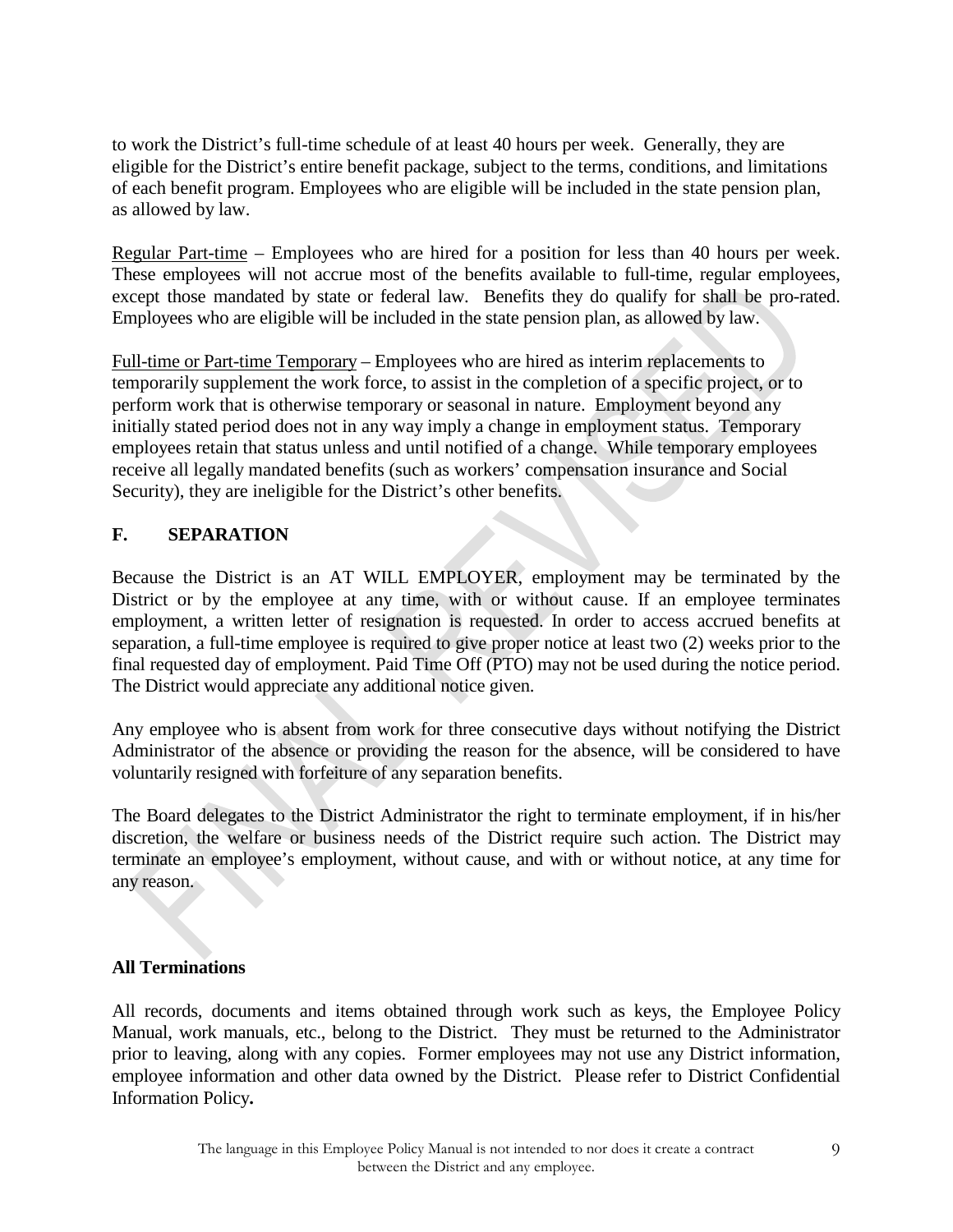Employees who are separated voluntarily or involuntarily may be requested to participate in an exit interview.

#### **Benefits of Terminated Employees**

An employee leaving the District, on a voluntary basis and providing proper notice, will receive any accrued but unused accumulated PTO pay. The employee will also receive salary for each day worked after the last regular pay period computed at the current salary rate. Terminated employees may be entitled to elect COBRA and continue their health and life insurance benefits for up to 18 or 36 months, subject to applicable COBRA regulations and the terms of our benefit programs.

# <span id="page-10-0"></span>**SECTION II. STANDARDS OF CONDUCT**

## <span id="page-10-1"></span>**A. WORKPLACE BEHAVIOR**

It is the policy of the District that certain rules and regulations regarding employee behavior are necessary for efficient business operations and for the benefit and safety of all employees. Conduct that interferes with operations, discredits the organization, or is offensive to stakeholders or coworkers will not be tolerated. We expect our employees to be:

- Honest
- Behaving in a professional manner appropriate to the workplace
- On time and present at work when scheduled
- Performing their duties in a safe and competent manner
- Courteous and respectful toward staff, stakeholders and any other persons in the workplace
- Careful of equipment and property

Employees are expected to dress appropriately for the office or field work, and wear protective clothing for health and safety compliance. If an employee has questions or concerns regarding the definition and specifics of workplace attire, he/she should speak with the Administrator.

## <span id="page-10-2"></span>**B. STAKEHOLDER/CUSTOMER SERVICE**

The District works with a diverse group of stakeholders within the community including citizens, elected officials, local government staff, business owners and state and federal agency staff. Much of the District's matters involve telephone calls. Therefore, to ensure prompt and thorough service, remember to represent the District and answer all calls as soon as possible, in a professional voice, identifying yourself. Speak clearly and with an appropriate volume, taking notes during the call to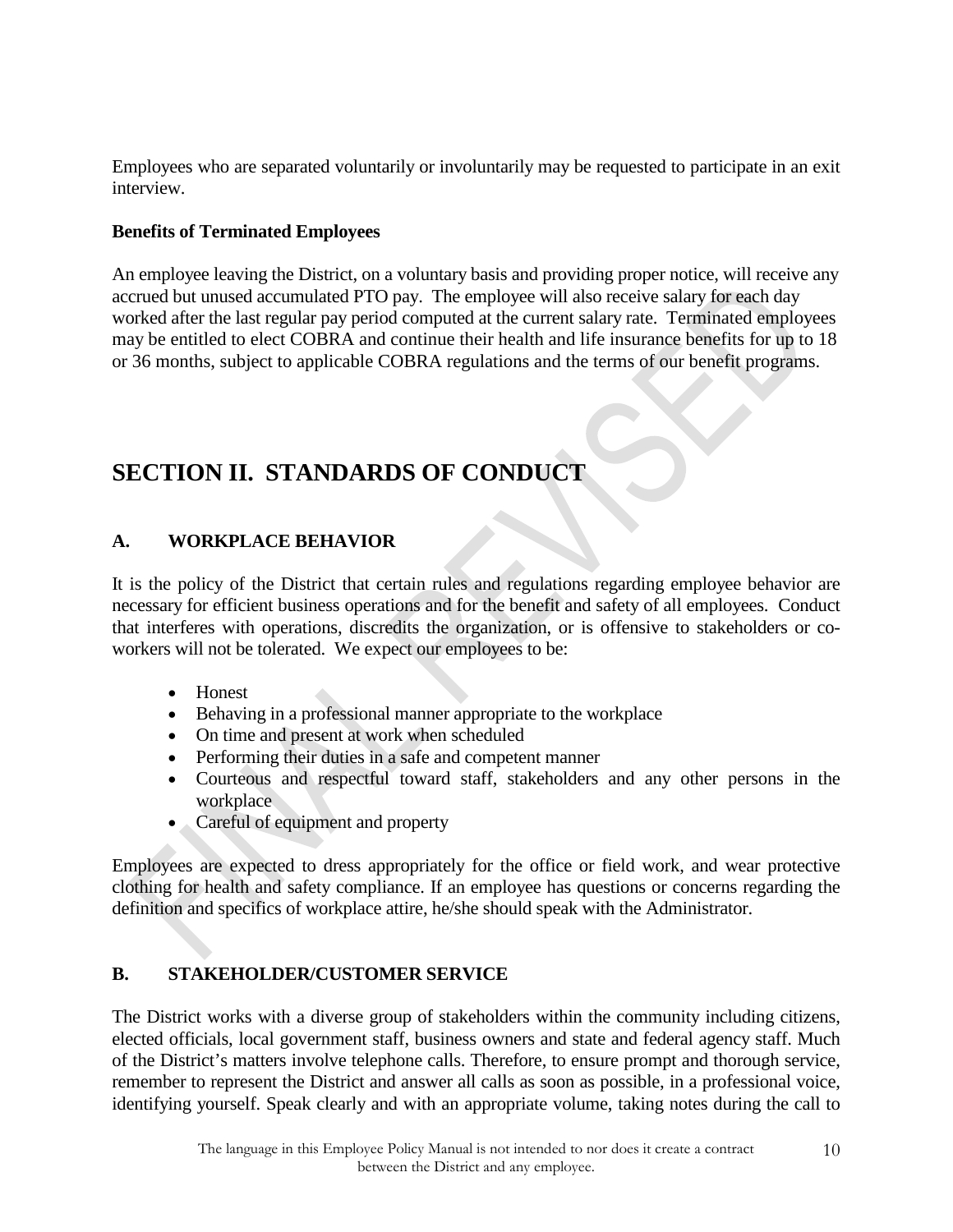ensure details are captured. When initiating a call, be sure to have all necessary information with you.

#### <span id="page-11-0"></span>**C. SEXUAL AND OTHER UNLAWFUL FORMS OF HARASSMENT**

The District is committed to providing a work environment that is free of discrimination and unlawful harassment. The District prohibits discrimination and harassment on the basis of race, color, creed, religion, national origin, sex, marital status, status with regard to public assistance, membership or activity in a local human rights commission, disability, sexual orientation, age, genetic information, or any other legally protected characteristic. Employees are entitled to timely resolution of any complaints about harassing or inappropriate behavior. In addition, employees are protected from retaliation for making a complaint or exercising other rights protected by law.

Harassment is offensive verbal or physical conduct regarding or because of another person's protected category status if that conduct has the purpose or effect of creating an intimidating, hostile or offensive working environment, unreasonably interferes with an individual's work performance or opportunities, or otherwise affects the terms and conditions of employment.

## <span id="page-11-1"></span>**D. VIOLENCE IN THE WORKPLACE**

Acts of violence in the workplace will not be tolerated. Violence includes verbal threats of violence, intimidation or use of physical means to intimidate. This includes angry outbursts, loss of temper, throwing or pushing objects, or any action, which may intimidate others.

Any instances of violence must be reported immediately to the Administrator. Violation of this policy will result in disciplinary action, up to and including immediate discharge.

All employees who seek or are the subject of a protective or restraining order which lists District premises as being protected areas must provide the District Administrator with a copy of all documents used to seek the order, a copy of any temporary order which is granted, and a copy of any permanent order.

## **Reporting Procedure**

Employees who believe they have experienced or witnessed sexual or other unlawful harassment in the workplace, whether by employees or non-employees, should take the following steps**:**

- 1. Take immediate action rather than ignoring the problem and waiting for it to go away
- 2. Tell the offending person, if they feel comfortable doing so, that his or her actions or comments are unwelcome, that the behavior is offensive and that it must stop immediately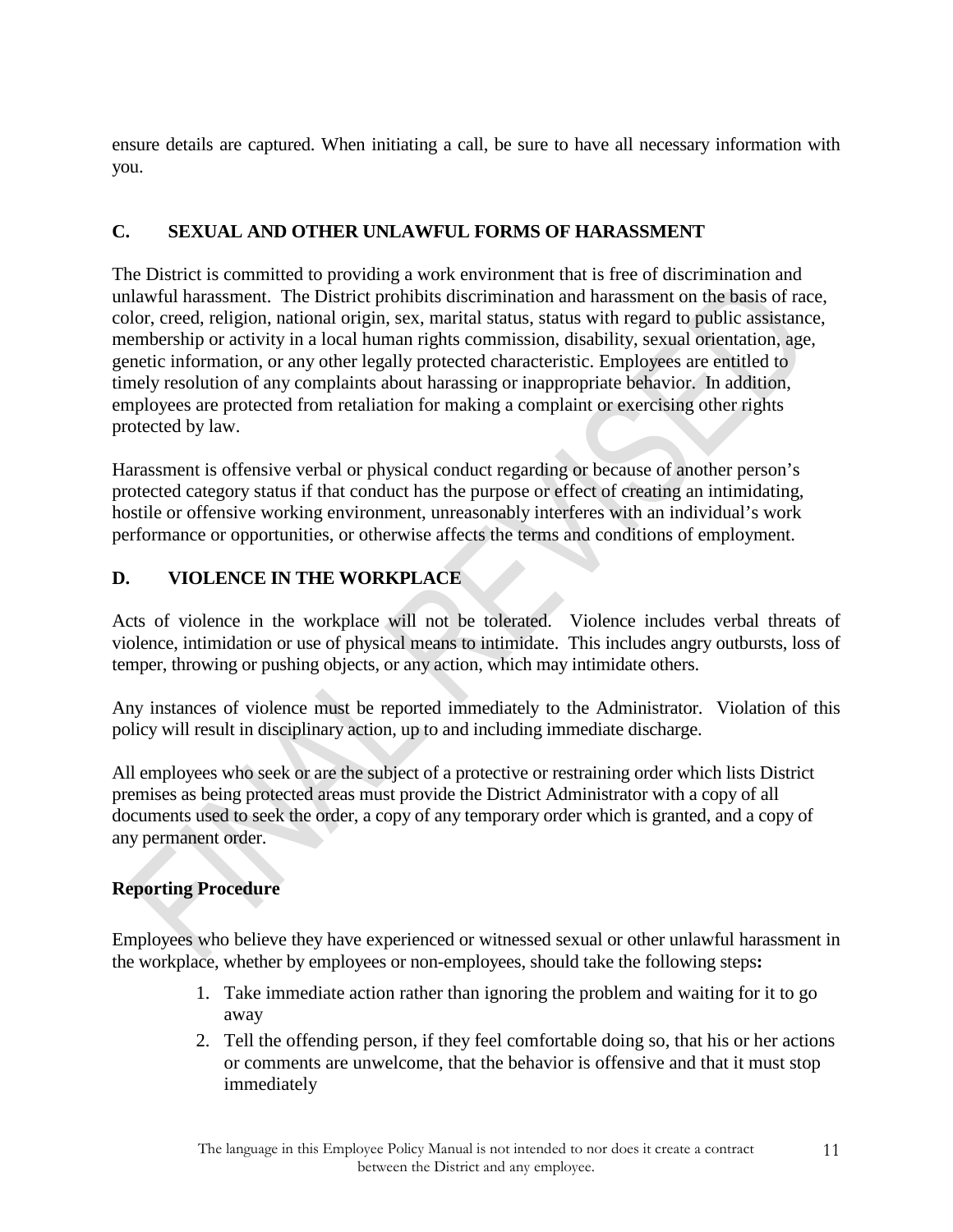3. Report the incident as soon as possible to the Administrator

The District will *not* tolerate any retaliation against an employee for reporting concerns about harassing behavior or conduct. Any employee who engages in harassment or retaliates against an employee who reports harassment is guilty of misconduct and shall be subject to immediate remedial action that may include discipline or termination of employment. We follow all state and federal statutes and guidelines.

## <span id="page-12-0"></span>**E. SAFETY AND SECURITY**

It is the policy of the District to comply with all applicable federal, state, and local health and safety regulations and to provide a work environment free from recognized hazards. Employees are expected to comply with all safety and health requirements whether established by the District or by federal, state, or local law.

The District will make reasonable efforts to provide security for its property, its employees and authorized visitors to its premises and is not responsible for lost, stolen or damaged property.

All work related injuries must be reported to the Administrator immediately so that the employee can be provided with proper first aid or medical attention. Failure to report a work related illness or injury might result in compromising benefits due to the employee.

Employees must also report to the Administrator any non-work related injury, illness, or prescription drug usage that may impact the employees' ability to safely and effectively perform the essential functions of their job.

## <span id="page-12-1"></span>**F. DRUGS, NARCOTICS AND ALCOHOL**

It is the policy of the District to maintain a workplace that is free from the effects of illegal drug, narcotics and alcohol abuse. Employees are expected to be both mentally and physically fit for duty to ensure a safe workplace. Legal use of prescribed drugs is permitted on the job if it does not impair an employee's ability to perform the essential functions of the job in an effective and safe manner.

Employees must report any criminal convictions for manufacturing, distributing, dispensing, possessing, or using controlled substances to the District Administrator within five (5) days of conviction.

The District has a no-smoking policy that is based on the Minnesota Clean Indoor Air Act. It provides our employees and visitors with a clean, healthy environment. All District locations are smoke free.

#### <span id="page-12-2"></span>**G. CONFIDENTIAL INFORMATION**

#### **Employee Information**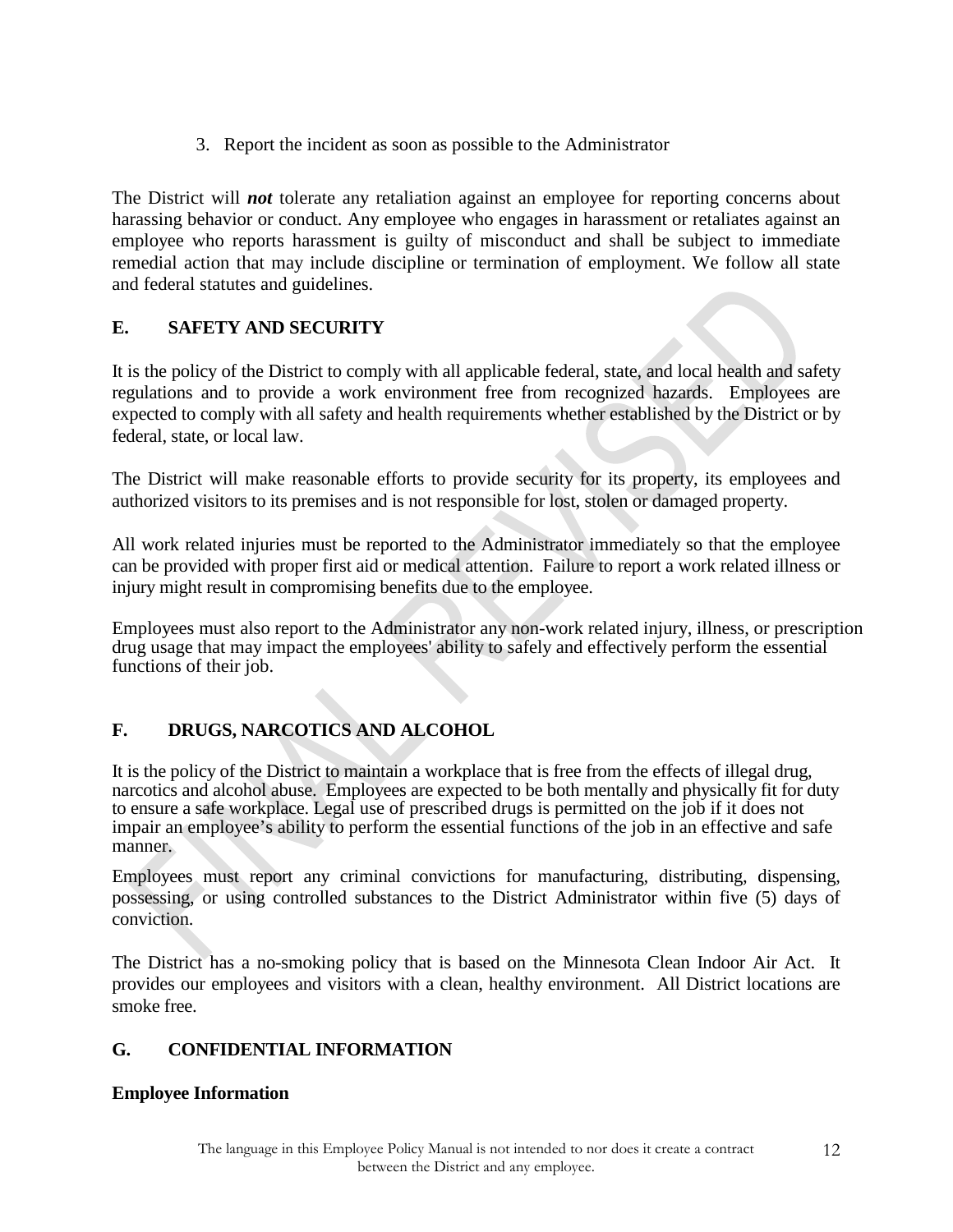Employee files and other Employee information are available for review by the employee. The employee must make a **written** request to the Administrator to review the Employee file, and may do so only once every six months. In addition, a terminated employee (voluntary or involuntary) may request a copy of his/her Employee file once every six months for as long as the District maintains the Employee file.

Upon receipt of a proper written request, the District will provide you with the opportunity to review the employee file, with supervision, within seven working days. These files typically contain only information you've provided to your employer, such as contact information, and documents you've already seen about your employment, such as performance evaluations.

In response to external inquiries, the District Administrator will verify dates of employment, and job title only. No other information will be provided unless required by law, or in certain circumstances, with the employee's written authorization.

Employees are also prohibited from providing references or endorsements of any kind regarding former or current District employees. Any such references or endorsements should be given only with the express permission of the District Administrator.

Confidential Employee information is not released to anyone without written authorization, or unless required by statute or an appropriate court order, summons, subpoena, or search warrant.

#### **District Confidential Information**

As a result of your employment at the District, you may acquire and have access to confidential information belonging to the District of a special and unique nature and value, relating to such matters as the District's employee and compensation information; procedures; Manuals; contracts; accounting and bookkeeping practices; office policies and practices; financial information; records and reports; business plans, general and specific; litigation and other legal matters.

As a condition of employment, we require that you acknowledge all such information is the exclusive property of the District, and that you will not at any time divulge or disclose to anyone, except in the responsible performance of your job, any such information, whether or not it has been designated specifically as "confidential". If questionable or confidential information is requested, the employee is instructed to refer those inquiries to their supervisor or the District Administrator.

All such information is the exclusive property of the District. This policy applies to confidential information in any format, whether oral, written, electronic or other media. Violations of this policy may result in disciplinary action up to and including termination of employment, as well as legal remedies.

#### <span id="page-13-0"></span>**H. COMPUTER, E-MAIL and INTERNET USAGE**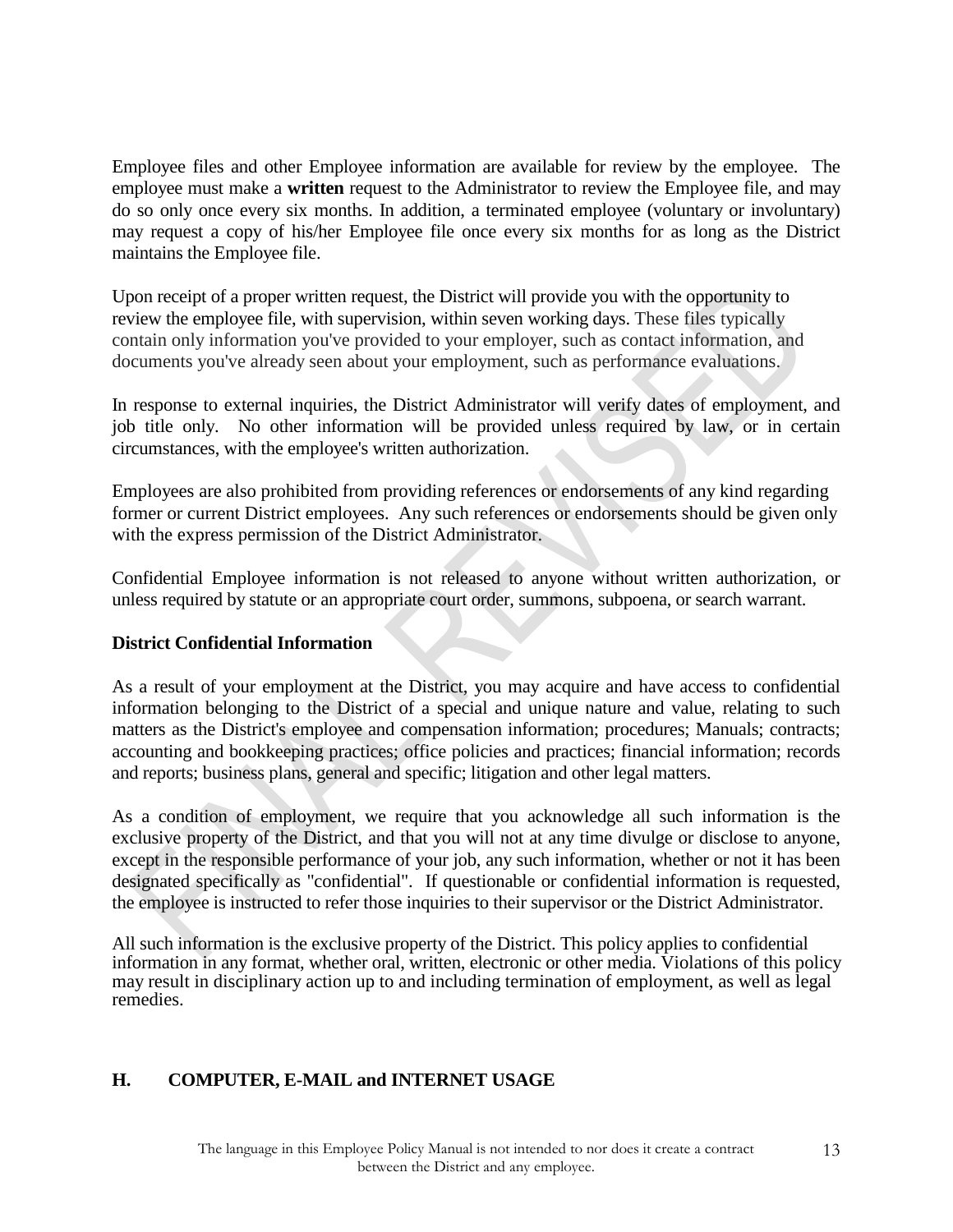The integrity of the District's electronic equipment is critical to our mission in providing the highest quality service to our stakeholders. All equipment and technology is the property of the District and therefore employees should have no right or expectation of privacy. Employees are expected to provide all passwords or codes upon request.

Some information stored on the District's computers is not public. Use or distribution of such information, other than in the course of employment, is not permitted by the District and may also be prohibited by federal and state law. In the case of information that may be public, any requests for that information should be addressed to the District Administrator.

- Employees are not permitted to reproduce computer software or related documentation, unless authorized by the software developer and the District.
- Employees may not copy, rename, modify, examine or change file protection or visibility without permission from a supervisor to do so. Password or otherwise protected files may not be accessed without authorization. Lack of protection on a file does not imply right of access.
- Employees are not permitted to load software or otherwise use a computer in a manner that wastes computer resources, including but not limited to processor, memory, disk storage or in/output services.
- Willfully distributing a computer virus or other deceptive procedures that operate in a destructive or deceptive manner or interferes in any way with the services available to a user is a violation of this policy. It is the responsibility of the user when browsing the Internet to ensure that computer viruses are not downloaded into the organization's computers.
- E-mail may not be used to solicit others for commercial ventures, religious or political causes, outside organizations, or other non-business matters.
- Employees shall not be permitted to post photos of themselves or other employees in company attire or videos of any kind taken on or using company property that reflects poorly on the employee, team or District.

## <span id="page-14-0"></span>**I. CONFLICT OF INTEREST**

All employees are expected to conduct their private business and personal activities in a manner that avoids conflict of interest either with the District or its customers. A conflict of interest can generally be described as a situation in which loyalty is, or may appear to be, divided between self-interest or the interests of a third-party and the interests of the District.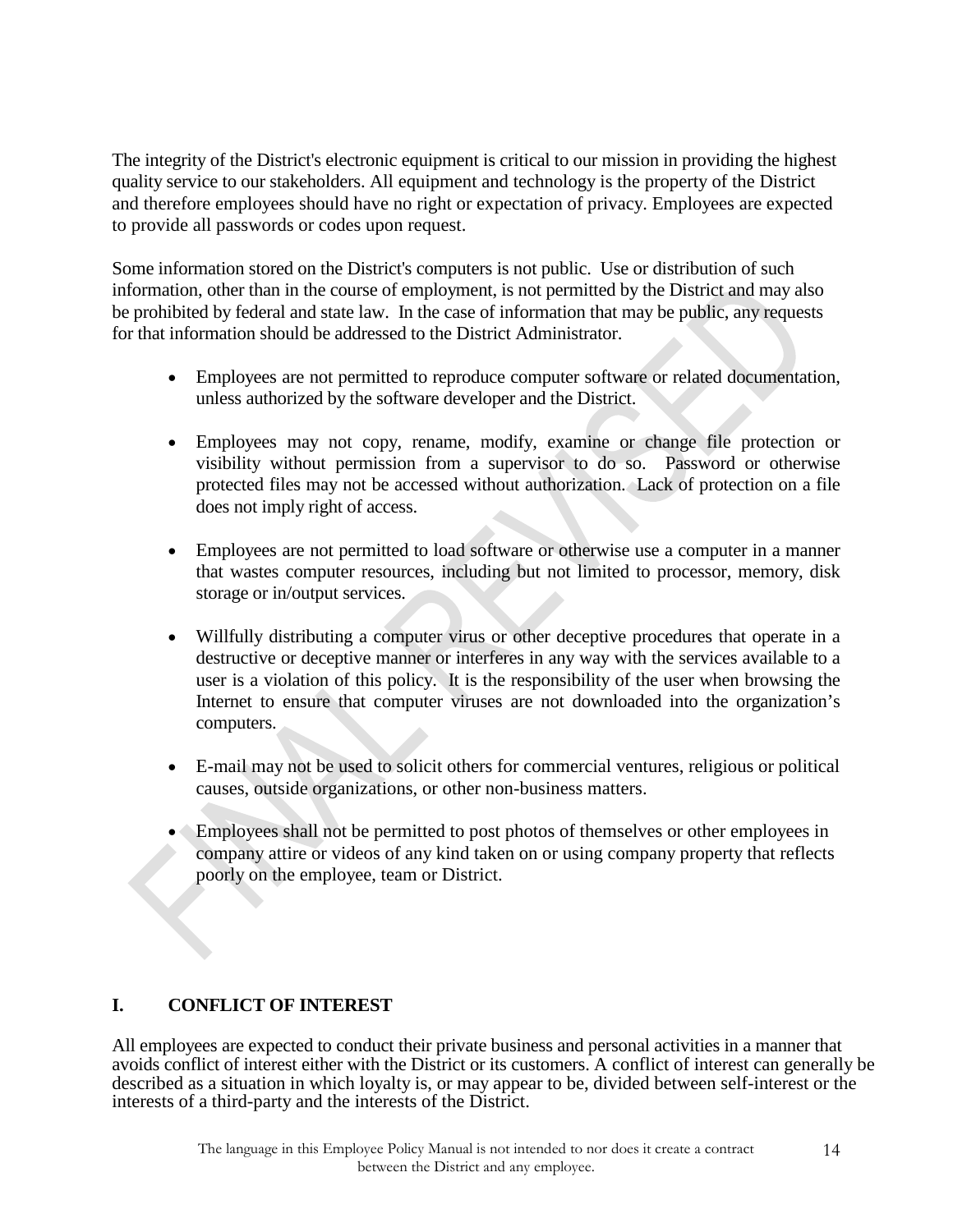The job with the District must take priority over any other outside employment, and any outside employment should not interfere with scheduling or job duties with the District.

Examples of conflicts of interest include but are not limited to:

- Any situation where an individual has two or more duties or interests that are mutually incompatible.
- Any situation which may create a business involvement where the employee or family member may obtain personal benefit or potential personal benefit or which may serve as a detriment to the District monetarily or to its public image because of the use of information or personal contact normally not attainable except through employment with the District.
- Any outside activity by any employee which may be viewed as competing with the products or services normally offered by the District.
- Any outside activity which may interfere with the operation of the District.
- Any outside employment which may have a negative impact on an employee's performance or work schedule.
- No gifts may be received from stakeholders for doing the business of the District.

Any actual, perceived or potential conflicts of interest should be immediately reported to the District Administrator.

## <span id="page-15-0"></span>**J. POLITICAL ACTIVITY**

Employees may not use the influence of their positions for the purpose of interfering with or affecting the result of an election or a nomination for elective office. Employees may not use the influence of their position to directly or indirectly coerce, command, or persuade others to pay, lend, or distribute anything of value to a political party, political committee or organization, agency, or person for a political purpose. Furthermore, employees may not be a candidate or hold office won through partisan election.

Any employee intending to become a candidate for partisan elected office shall resign from District employment upon filing for partisan elective office, or shall request a leave of absence without pay which the District Administrator may grant if it is deemed that such leave would not be detrimental to the best interest of the District.

Any employee intending to become a candidate for non-partisan elected office shall notify the District Administrator in writing prior to the day of filing. Upon assuming an elected non-partisan or appointed public office, an employee shall notify the District Administrator in writing. If the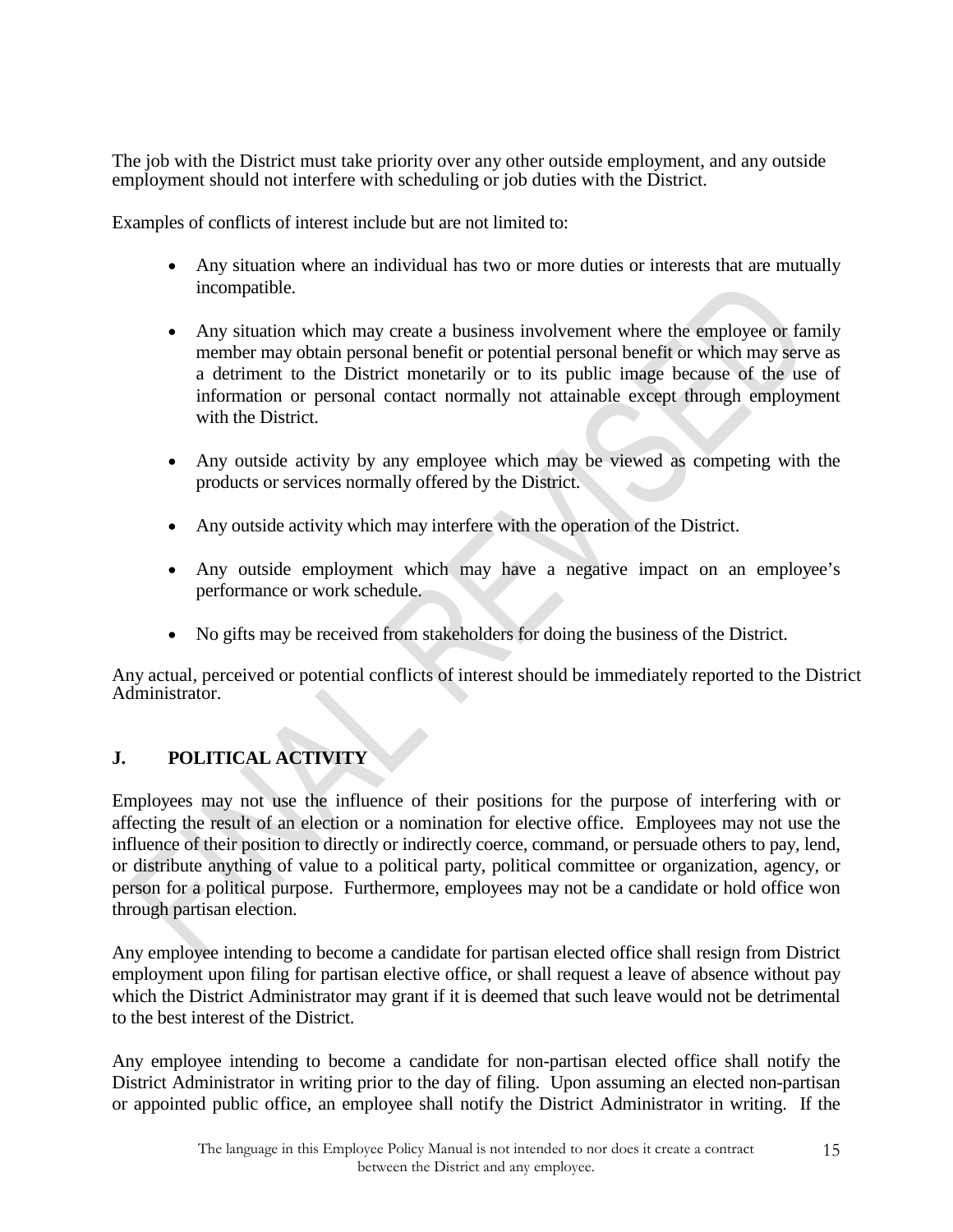holding of a non-partisan public office necessitates service that interferes with the performance of the employee's District duties, the employee shall be terminated or put on leave of absence without pay at the discretion of the District Administrator.

## <span id="page-16-0"></span>**SECTION III. WAGE & SALARY ADMINISTRATION**

#### <span id="page-16-1"></span>**A. PERFORMANCE REVIEW**

Providing feedback on performance is important to every employee. The District has adopted a coaching philosophy to encourage continual improvement of employees. This format also provides a formal review process in which factual and objective appraisals of the employee's work performance and behaviors can help guide development and goal achievement through ongoing coaching. A periodic review of employee's strengths and areas for improvement will allow evaluation of their efforts so they and the District can capitalize on the employee's favorable qualities.

Review of new hires will generally be held shortly after the completion of six months of service. All other employees will be reviewed at least once a year. However, performance reviews may be scheduled at any time throughout the year based on individual circumstances and performance improvement plans.

#### <span id="page-16-2"></span>**B. SALARY ADMINISTRATION**

The District seeks to pay a fair and equitable salary to each of its employees. Inputs include compensation data, performance, and funding availability. Compensation adjustments in addition to salary increases may be awarded in a form and manner determined by the District Administrator and upon approval from the Board.

## <span id="page-16-3"></span>**SECTION IV. USUAL WORK HOURS**

#### <span id="page-16-4"></span>**A. NORMAL WORK YEAR, DAY and WEEK**

Eight hours of work shall constitute a normal workday, forty hours a normal work week, and 2,080 hours constitute a normal work year for full-time employees. A workweek begins Saturday morning and ends Friday night. The District Administrator shall prescribe the actual hours of employment for all employees of the District.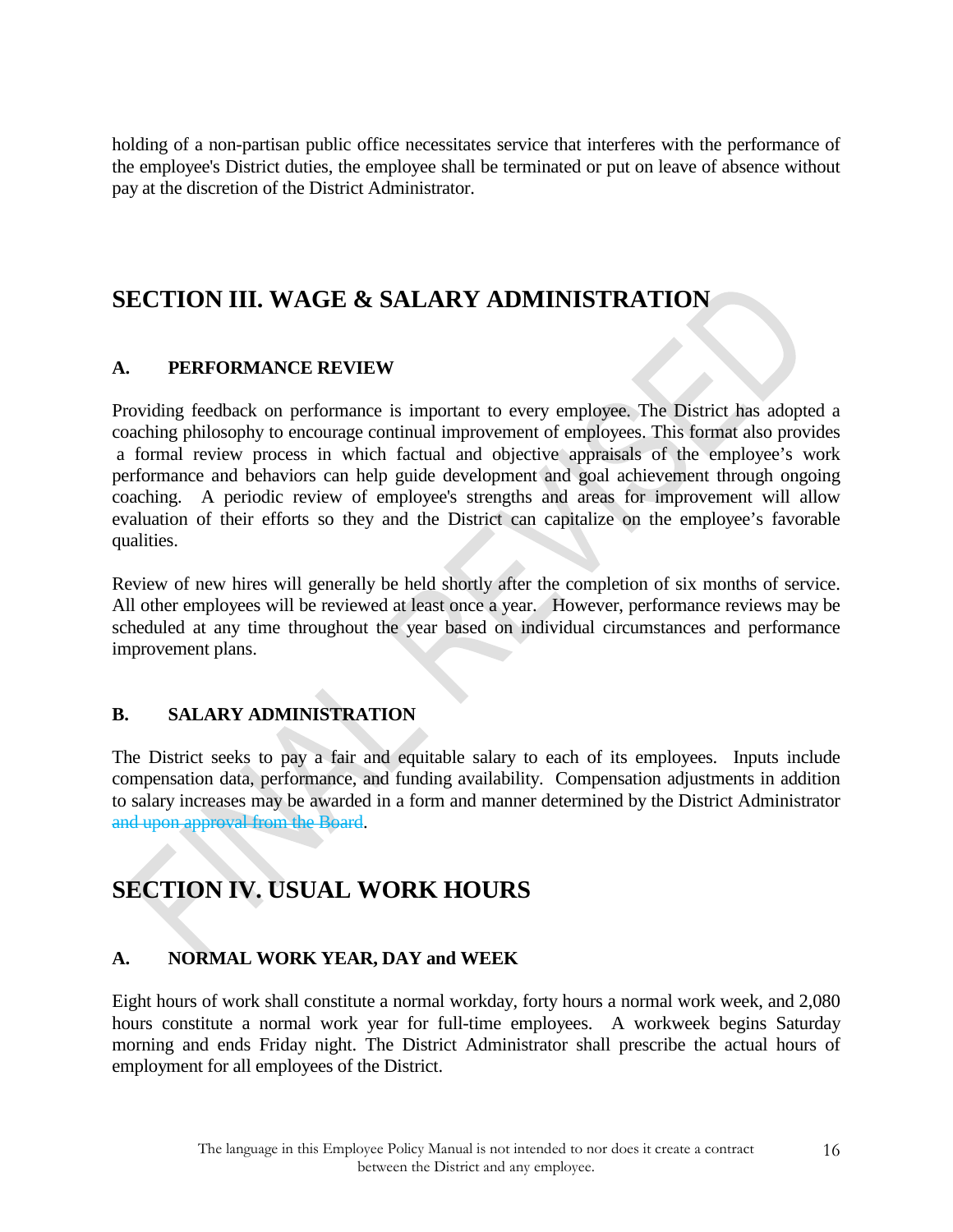#### **Payroll And Time Card / Sheets**

Non-exempt employees are required by law to keep a record of their time worked each day. However, for budgeting purposes, all employees of the District may at times be required to record their time. Time worked will not necessarily be the same as our normal business hours; therefore, actual time worked must be recorded. Time card/sheets are to be completed for each day. Employees must show the total hours worked for that day and week, excluding lunch/meal time. Both non-exempt and exempt employees must record absences due to illness, PTO, doctor/dentist appointment, holidays, etc. on your time card/sheets. Exempt employees must also keep a record of time worked per activity area for project and budget tracking purposes.

Non-exempt employees will be paid for actual time worked, excluding any lunch/meal time. The employee is completely relieved from work duty during lunch/meal time and breaks. Employee attendance at lectures, meetings and training programs will be considered hours of work, if the District Administrator requires such attendance.

Each employee completing a time card/sheet must complete and sign his or her own time card and is responsible for the honesty and accuracy of the reported working hours. Discrepancies between reported and actual working hours may lead to disciplinary action up to and including termination. It is the employees' responsibility to ensure the accuracy of their time worked, and employees should immediately report any mistakes or corrections they become aware of. If corrections or modifications are made to the time record, both the employee and the supervisor must verify the accuracy of the changes by initialing the time record.

Dated, completed, and signed time cards/sheets should be turned in promptly at the end of the biweekly period. The District will be as helpful as possible in making changes as may be necessary in the withholding of federal and state taxes or voluntary deductions from your paychecks. The District Administrator should be notified immediately of a change in exemptions, marital status, or change of address. Voluntary deductions should be changed only when absolutely necessary and when it's in accordance with the timeline of the benefit administrator to make a change.

Employees are paid bi-monthly, via direct deposit. Employees will receive a deposit notification slip each payday. The deposit notification slip/check will show (1) the gross wages received, and (2) all deductions from gross wages (e.g. deductions for federal and state income tax, social security (i.e. FICA) and any other deductions authorized by the employee).

#### **Working Hours**

Working hours are determined according to the needs of each department by the District Administrator. Individual schedules may vary according to the needs of the department and may be changed or adjusted as necessary and with the Administrator's approval. Employees are expected to be punctual. Office hours are generally 8:00 a.m. to 4:30 p.m. Monday through Friday, except for evening meetings and holidays. A compressed workweek schedule is an option for regular fulltime employees provided that the Administrator approves it in advance and the office is staffed adequately.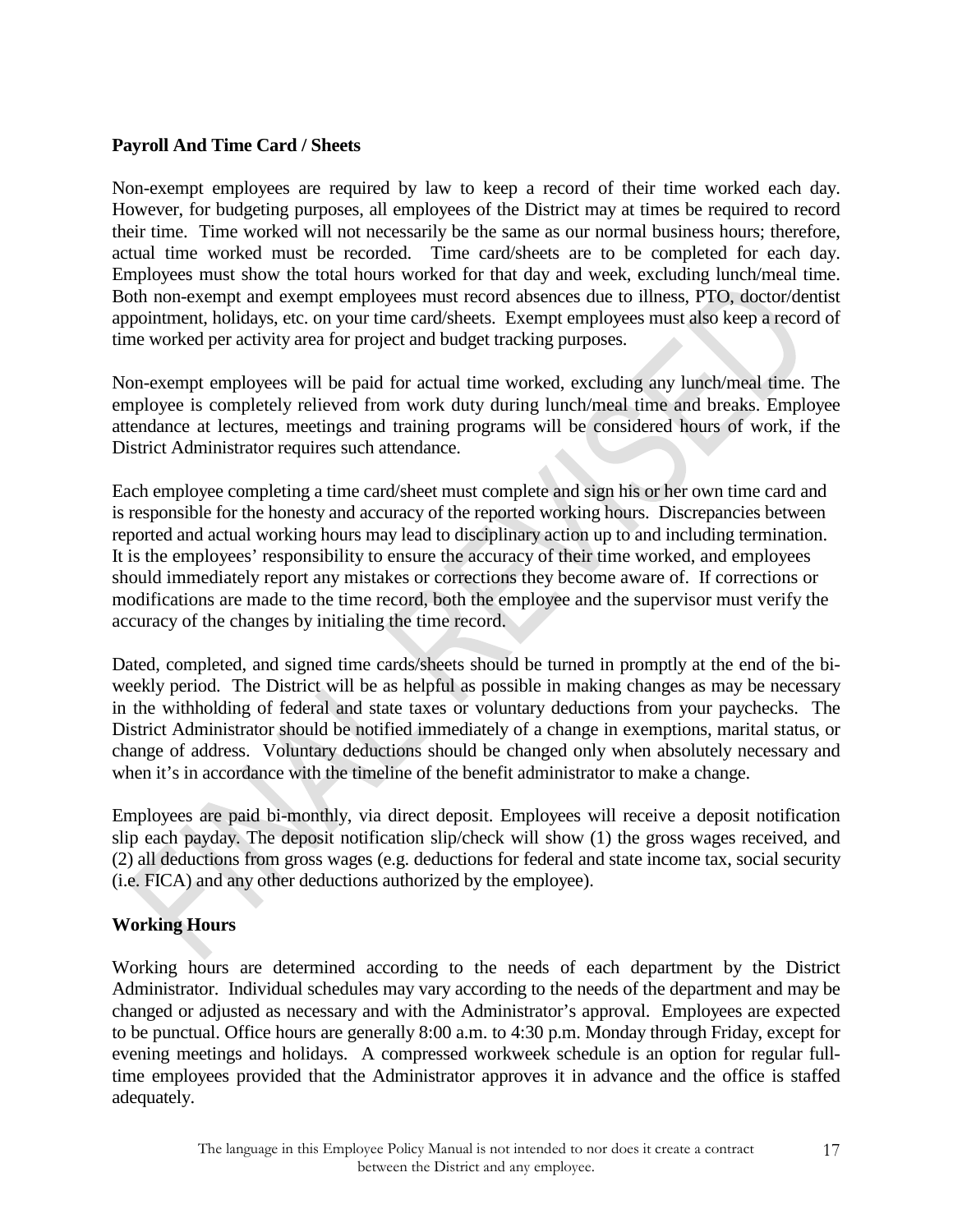#### **Overtime**

It is the District's policy to avoid overtime as much as possible with flexible department scheduling designed to meet the employee's and the District's needs. When this is not possible, overtime will be paid to non-exempt employees at the rate of one and one-half times the employee's hourly rate for time worked over forty hours in a workweek. The District Administrator's approval is required prior to working overtime hours.

Overtime will only be paid for hours actually worked in excess of 40 hours; paid time off, such as sick days, holidays and vacation is not counted as hours actually worked. During a week when employees are granted a holiday or other paid time off, straight time will be paid for that week. If the employee actually worked more than 40 hours without including one of the above days, the employee will then be paid overtime.

#### **Compensatory Time**

- Employees in the exempt classification of the District are generally not eligible for compensatory time. However, the District Administrator may grant compensatory time off for exempt classified employees if, in his/her discretion, the workload has been unusually demanding. Compensatory time will not be paid out upon termination of employment.
- Non-exempt employees cannot receive compensatory time since they must be paid for all hours worked.

#### **Attendance and Punctuality**

Regular attendance is an essential condition for employment. In order to provide quality service to our stakeholders and to lessen the adverse impact on the employees who must cover the absentees' job, the District expects every employee to report to work each regularly scheduled workday. Exceptions to this attendance policy may be made for employees who request reasonable accommodations (including reasonable leaves of absence) for a disability, to the extent such accommodations do not pose an undue hardship on the District.

Employees should notify the District Administrator as far in advance as possible (no later than the employee's regular start time) when they are unable to report for work, know they will be late, or must leave early. Such notification should include a reason for the absence and an indication of when the employee can be expected to return to work. If an absence continues for more than one working day the employee should report daily to the District Administrator regarding their status.

Absence and tardiness become a part of the employee's record and are factors in evaluating performance, considering salary adjustments and promotions. Excessive or improperly explained absence or tardiness is considered a basis for disciplinary actions up to and including termination.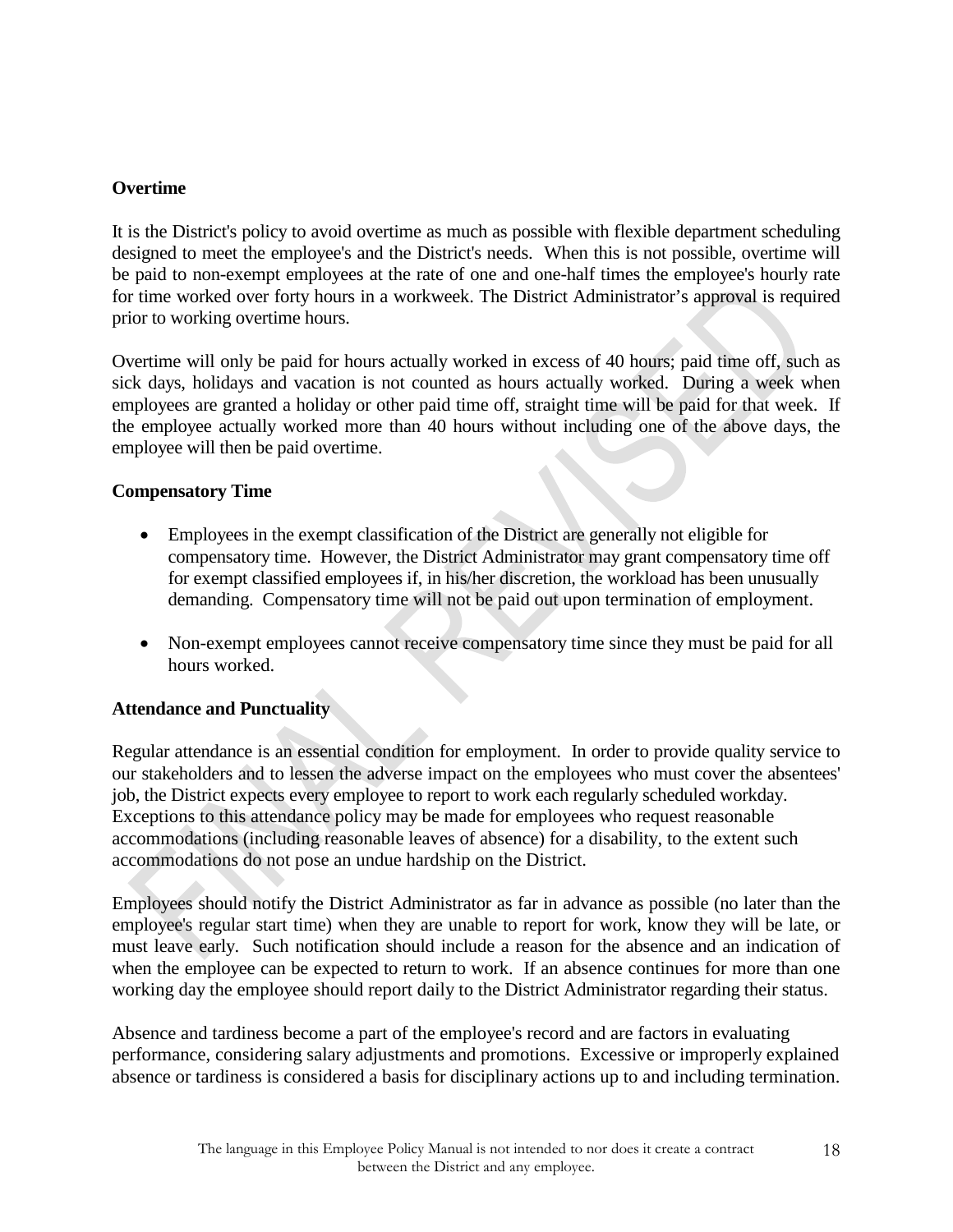#### **Lunch Periods and Breaks**

Employees scheduled to work at least eight hours will be eligible for a lunch period. Lunch periods generally consist of 30 minutes of unpaid time.

Full-time non-exempt employees may take breaks twice per day for 10 minutes each, Monday through Friday. These breaks should not conflict with lunch hours. Part-time employees scheduled to work at least four hours will be eligible for one 10-minute break. The employees who choose to remain at their job during breaks are not entitled to leave before the normal quitting time and will not receive extra pay for the time worked. The 10-minute breaks are paid time.

#### <span id="page-19-0"></span>**B. TRAVEL**

Business travel must be approved in advance by the District Administrator and will reimbursed accordingly. The District Administrator will set mileage and meal reimbursement rates in accordance with current rates set forth by the IRS. Typically, only expenses that are reasonable, timely submitted, approved in advance, and supported by receipts will be reimbursed, and that for any other expenses reimbursement may be denied.

## <span id="page-19-1"></span>**C. INCLEMENT WEATHER**

Each employee is expected to come to work during inclement weather conditions unless the Administrator has declared an emergency closing. Each employee, however, should use his/her own best judgment about his/her personal safety on days an emergency closing has not been declared.

#### **Office Closing**

In the event an emergency situation exists at the start of a workday or continues from the previous day and the office is closed for all or part of the day, all employees scheduled to work during the period of closing will receive their regular pay. When the office is open, employees who do not report for work will not be paid unless they are able to work from home. However, at the employee's request the day or days may be paid with unused PTO time rather than unpaid time.

#### **Early Closing**

The District Administrator is responsible for establishing procedures for notifying employees regarding office closing. If the emergency situation develops or worsens during the workday, the District Administrator will determine if and when the regular workday should end at an earlier time than normal. When this occurs:

• Employees who are at work and are excused for the balance of the day will be paid for the full workday.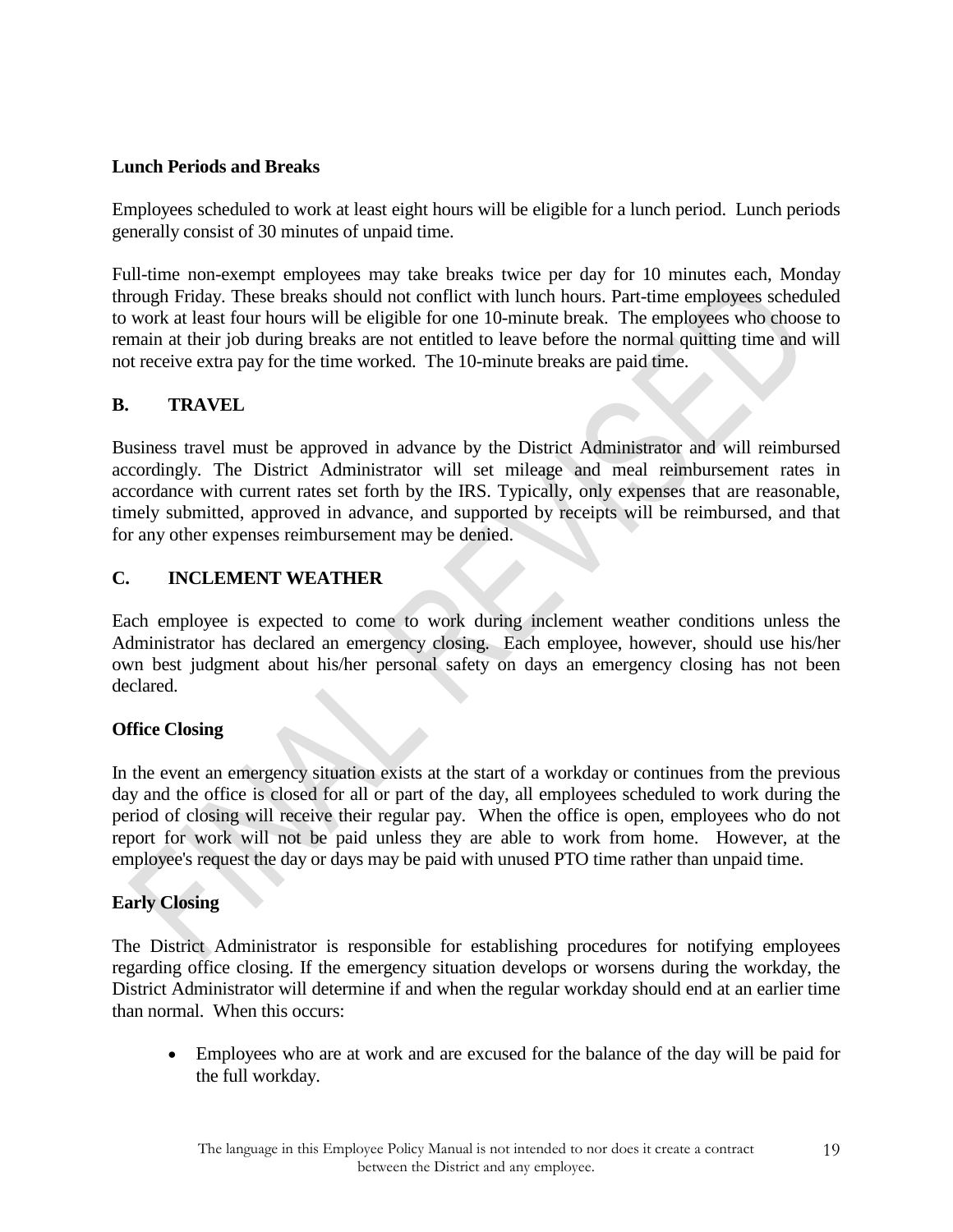- Employees who choose to leave work prior to the designated dismissal time are paid only for the hours worked.
- Employees who are absent for the entire workday for any reason will be charged with the designated paid time off for the entire normal workday. Accrued PTO can be used.
- If an employee wishes to work from home, the District Administrator must approve.

## <span id="page-20-0"></span>**SECTION V. EMPLOYEE BENEFITS**

## <span id="page-20-1"></span>**A. PAID TIME OFF (PTO)**

The District has designed a program to provide time away from work with pay for full-time employees and part-time employees who work on average of 30 or more hours per week. Employees can use this paid time off plan in a number of different ways:

- As vacation
- For personal business
- For funeral leave
- For brief period(s) of illness for the employee or his/her children
- For doctor or dental appointments
- To supplement military reserve pay

## **Eligibility**

Full-time and part-time (work an average of 30 or more hours a week) employees begin building paid time off on the first day of the pay period following their date of hire, except if their employment date is the first working day of the pay period, in which case they begin accruing immediately. PTO must be pre-approved by the District Administrator.

Employees will be eligible to use paid time off at the beginning of the month following the completion of six months of employment, unless approved by the Administrator. In the case of a new employee who experiences a significant need during the first six months of employment, paid time off may be advanced from the account.

Part-time employees who work an average of 30 hours per week will accrue their paid time off on a prorated basis.

Part-time employees who accept full-time employment will have prior service credited on a prorated basis for determination of the paid time off accrual rate at the time of full-time employment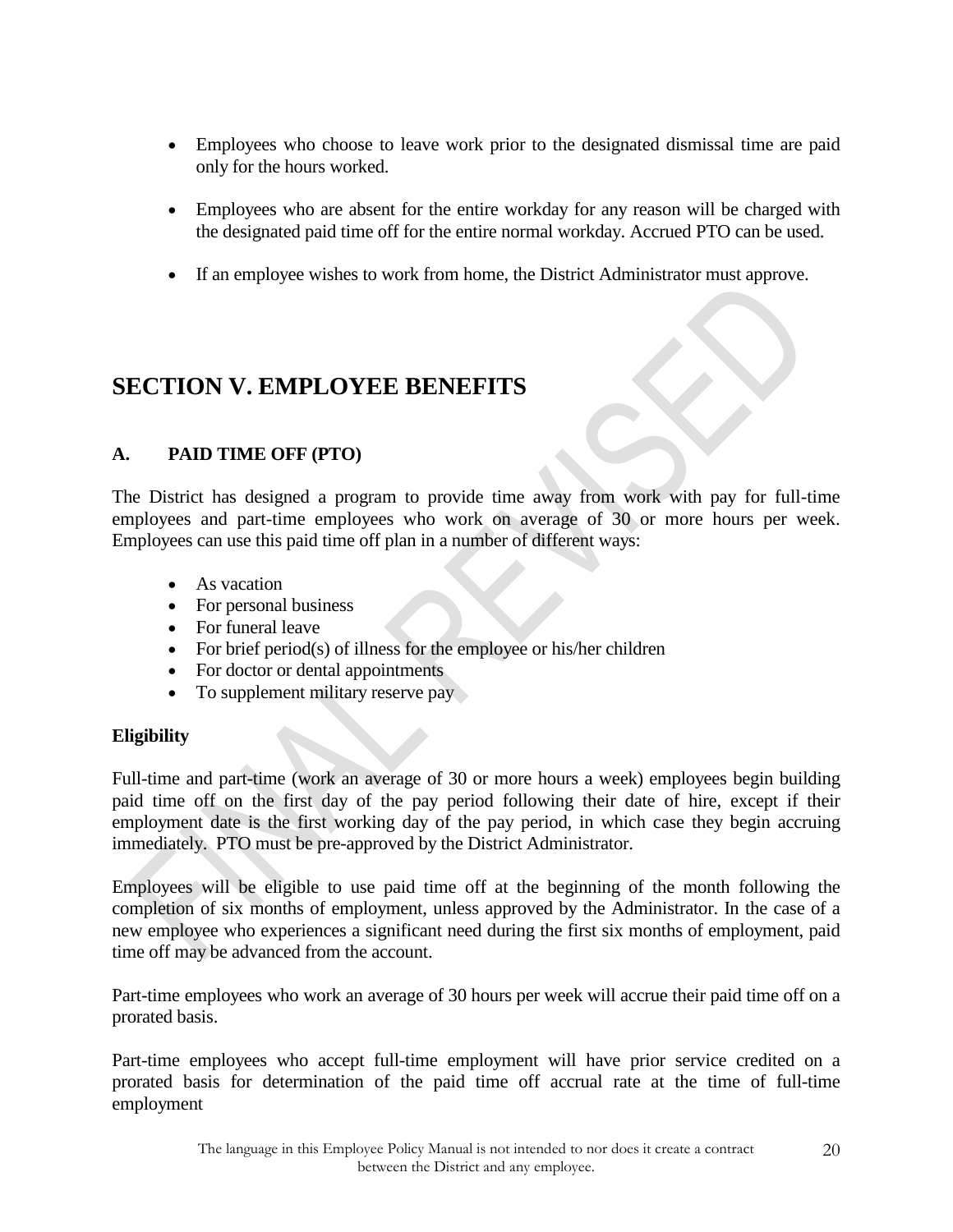#### **Time Accrual Schedule**

The time accrual schedule is located in Addendum A.

PTO is accrued on a per-pay period basis and may be used following the pay period in which it was earned. Accrued paid time off will be carried forward into the next calendar year, subject to the maximum stated in Addendum B. Any unused paid time off in excess of the stated maximum will be forfeited unless approved in advance by the District Administrator.

If an employee is laid off or absent due to illness or injury, he or she will accrue PTO on a pro-rated basis for any time worked in the last pay period worked.

If an employee terminates employment before the last day of the pay period, he or she receives credit on a pro-rated basis for that pay period.

Paid time off does not accrue during the time an employee is using unpaid family and/or medical leave.

The District reserves the right to request a doctor's note to support an absence for illness.

#### **Use of Paid Time Off**

Employees are encouraged to use paid time off and to use it wisely and keep a reserve of accrued time to use for unexpected events.

Employees must first have prior approval from the District Administrator if they plan to use paid time off, except in the case of illness.

The District Administrator will give consideration to the amount of work at that particular time and the number of employees who will be out of the District at that time. There may be times when an employee will not be able to use a paid time off day as requested.

In the case of PTO used for illness, the employee must call or email the District Administrator prior to the start of the workday to inform of the absence.

#### **How Paid Time Off Is Paid**

Employees on a medical leave of absence are required to use some or all of their paid time off days during their leave of absence, pursuant to the applicable leave policy.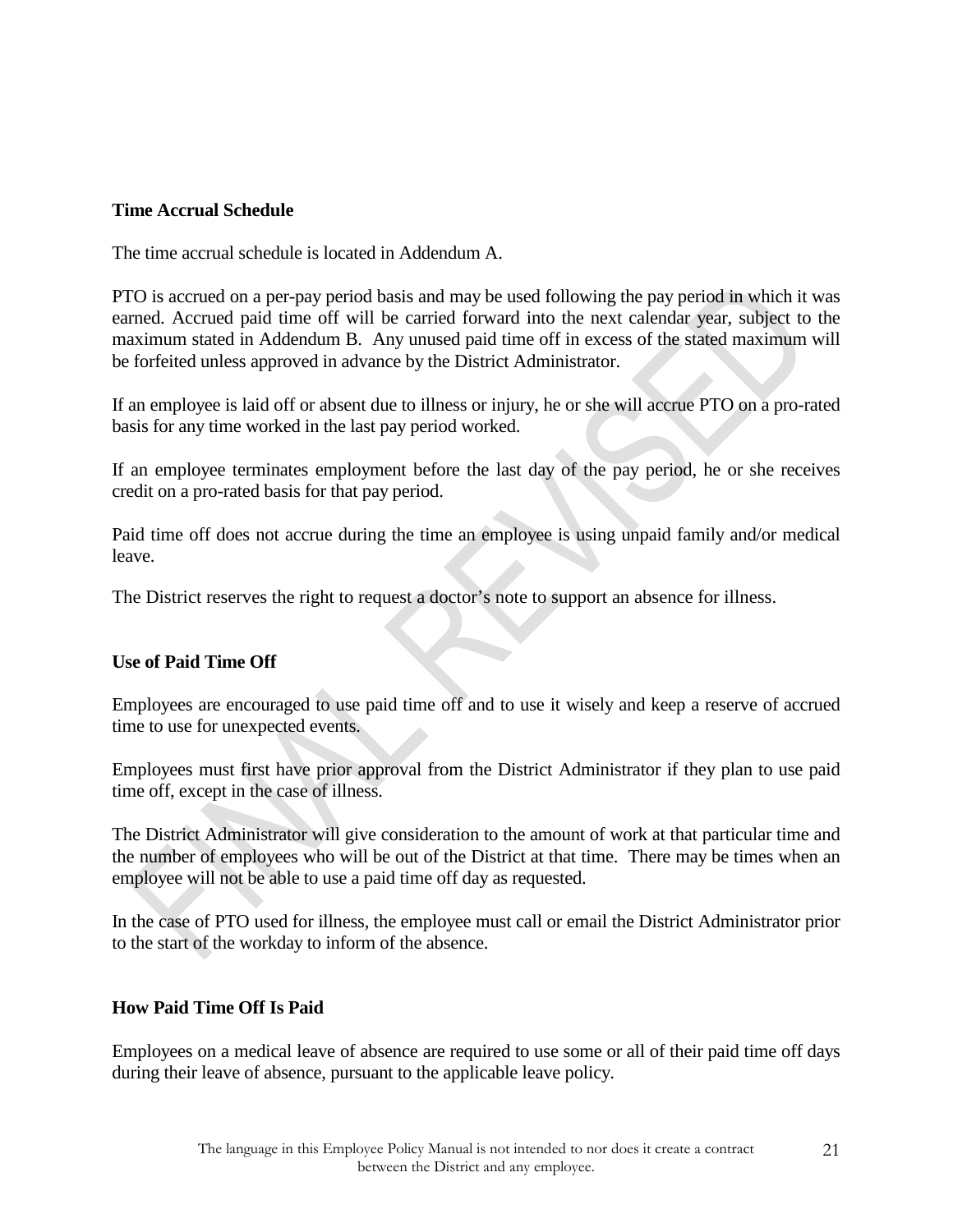If an employee terminates or is terminated after six months of employment, the accrued paid time off value will be paid to the employee. Paid time off days may not be used by the employee in lieu of notice of termination.

If an employee dies, the spouse or survivors will receive payment of the paid time off account value.

If an employee reaches the maximum days carried forward, they must use their additional accrued time off before January 1st, or it will be forfeited unless approved in advance by the Administrator.

A new employee, upon starting employment with the District, may be given credit for prior equivalent work experience in determining the accrual rate initially used for that employee. The extent of any credit for work experience shall be determined by the District Administrator. The District Administrator has the discretion to authorize time to be used prior to it being fully earned/accrued under special circumstances.

#### <span id="page-22-0"></span>**B. HOLIDAYS**

Full-time employees and those working a minimum of 30 hours a week are eligible for pro-rated holiday pay immediately upon employment. Holidays are included in Addendum A.

Employees must generally work their regularly scheduled shift before and after the holiday to receive holiday pay, and to explain that employees on a leave of absence will not qualify for holiday pay. Employees on pre-approved PTO will receive the paid holiday and will not be charged for a day of PTO.

When a holiday falls on a Sunday, the following Monday will be the holiday. If any holidays fall on a Saturday, the preceding Friday will be considered the holiday.

Holiday pay for full-time employees will be equal to the employee's normal scheduled hours and earnings excluding overtime.

Holiday pay will be granted to part-time employees, working a minimum of 30 hours per week, and who have been scheduled to work on the day the holiday falls, will be paid on a prorated basis for that day.

Holiday pay is not considered hours worked for overtime purposes.

If the holiday falls during an employee's time paid in accordance with the PTO policy, another paid day is provided at the time of the employee's approved request.

The floating holidays, along with all other holidays, must be used during the calendar year and cannot be carried forward, nor does it accrue as PTO. In the first year of employment, it can only be used after six months; therefore, if employment starts after July 1st, a floating holiday is not earned in that year. In the year of hire, two floating holidays are earned only if the start date is January 1.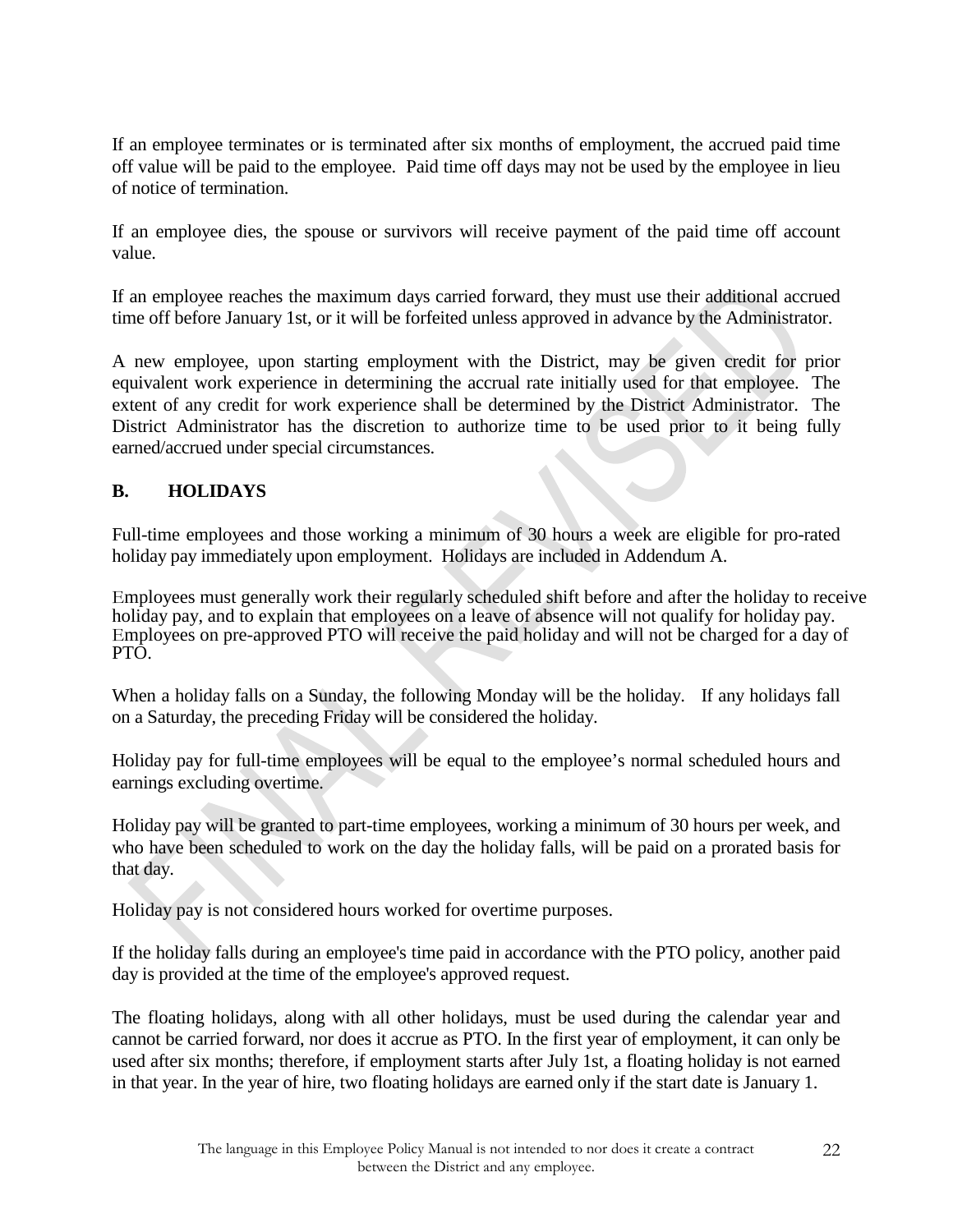#### **Religious Holidays**

Every effort will be made to accommodate an employee who requests time from work to celebrate religious services and holidays. This does require advance notice and approval by the District Administrator. If a religious holiday is other than those outlined above, the employee may be paid for that time off in accordance with the PTO policy.

#### **Short Term/Long-Term Disability/Health Insurance/Retirement**

The District provides short-term and long-term disability coverage, health insurance coverage and participation in the Minnesota Public Employee Retirement program.

An employee requesting a family or medical leave should contact his/her supervisor for the appropriate forms.

#### <span id="page-23-0"></span>**C. SPECIAL LEAVES (Non PTO time off)**

#### **Family or Medical Care Leave**

Eligible employees may request a family and/or medical leave of absence for up to twelve (12) weeks under certain circumstances that are critical to the employee's health or the health of the employee's family, as supported by a health care provider's statement. Employee's family members are defined as employee's spouse, minor children, or employee's parents living in the household in those circumstances where no other responsible adult is available to attend to the needs of the ill family member.

> a. Family Care Leave is a leave for reason of (i) the birth of a child of the employee; (ii) the placement of a child with an employee in connection with the adoption or (state approved) foster care of the child by the employee; or (iii) the serious health condition of an employees family member.

> b. Medical care leave is a leave taken when an employee is unable to perform the functions of their job because of a serious health condition and is supported by a health care provider's statement.

An eligible employee may elect to use sick and/or annual leave for any part of the twelve (12) weeks of leave to which the employee may be entitled under the family/medical care leave policy. After the sick leave and annual leave have both been exhausted, any additional leave will be without pay.

#### **Bereavement**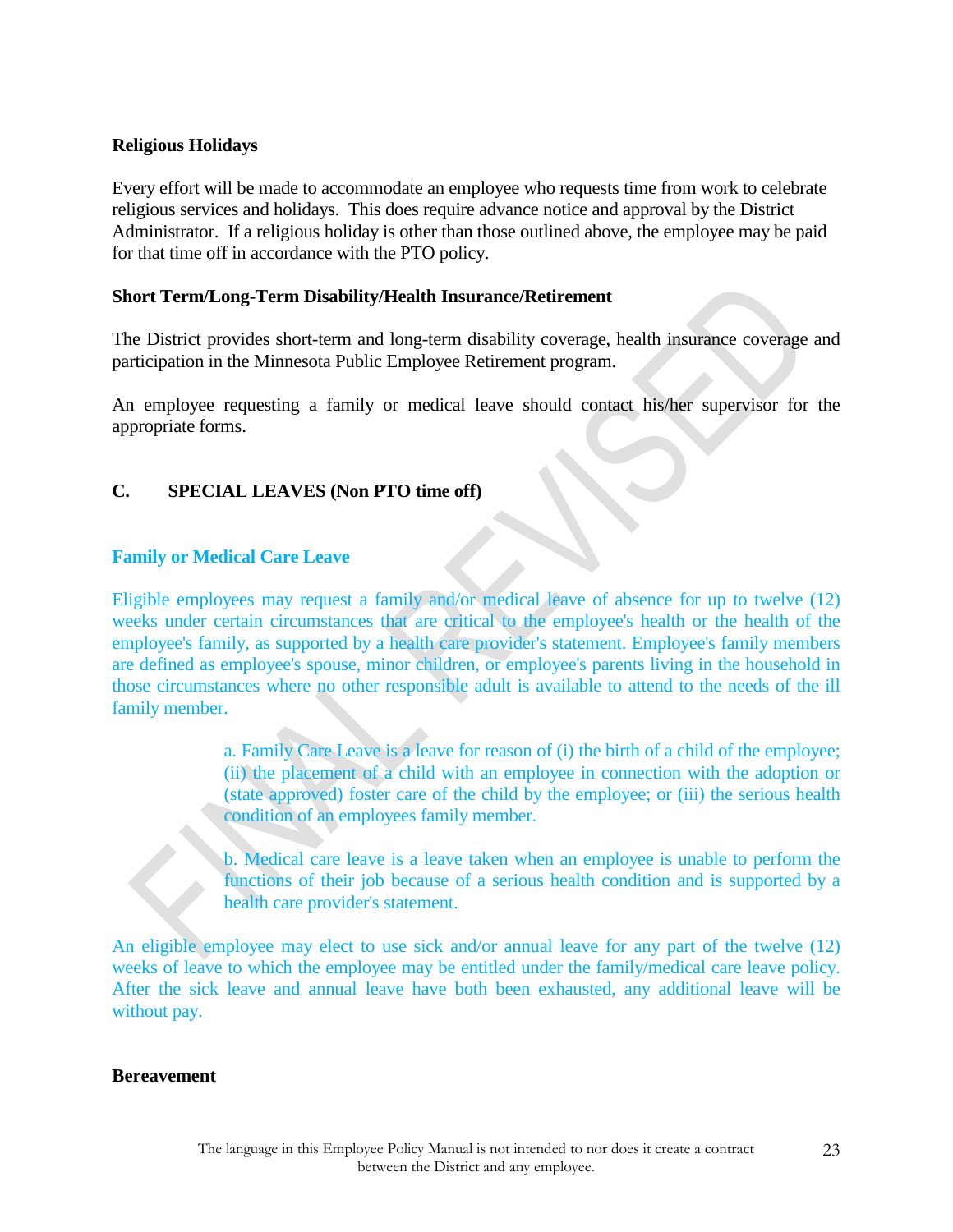Employees who need to take time off due to the death of an immediate family member should notify their supervisor immediately. Paid bereavement leave will be provided to full-time and part-time employees according to the following schedule:

Up to three days of paid time off to attend a funeral will be provided for the death of the employee's spouse, parent, sibling or child (or their spouse's) parent, sibling or child.

Up to one day of paid time off to attend a funeral will be provided for the death of the employee's (or their spouse's), grandparent, niece, nephew, aunt or uncle.

Bereavement pay is calculated based on the base pay rate at the time of absence and will not include any special forms of compensation.

In addition, necessary time off for travel shall be granted upon request of the employee when, in the judgment of the District Administrator, such additional time is warranted. If additional time is needed, PTO may be used, or a leave of absence without pay may be granted by the District Administrator.

#### **School Leave**

Employees who work an average of at least 20 hours per week are allowed up to 16 hours per year of unpaid leave to attend school conferences or school-related activities related to the employee's children, provided the conferences or school-related activities cannot be scheduled during non work hours. If the employee's child receives child care services or attends a pre-kindergarten regular or special education program, the employee may use the leave time provided in this section to attend a conference or activity related to the employee's child, or to observe and monitor the services or program, provided the conference, activity, or observation cannot be scheduled during non-work hours. When the leave cannot be scheduled during non-work hours and the need for the leave is foreseeable, the employee must provide reasonable prior notice of the leave and make a reasonable effort to schedule the leave so as not to disrupt the operations of the District.

An employee may use accrued paid time off for any part of a special school leave.

## <span id="page-24-0"></span>**D. MILITARY RELATED LEAVES**

## **Military Leave**

A military leave of absence will be granted to employees who are absent from work because of service in the U.S. uniformed services in accordance with the Uniformed Services Employment and Reemployment Rights Act (USERRA). Advance notice of military service is required, unless military necessity prevents such notice or it is otherwise impossible or unreasonable.

Employees may request up to 4 weeks of partially paid military leave over any 1-year period. Upon presentation of satisfactory military pay verification data, military leave pay will be calculated on the employee's base pay rate times the number of hours the employee would otherwise have worked on the day of absence. The District may also deduct the amount the employee may receive from the military from the pay we may provide.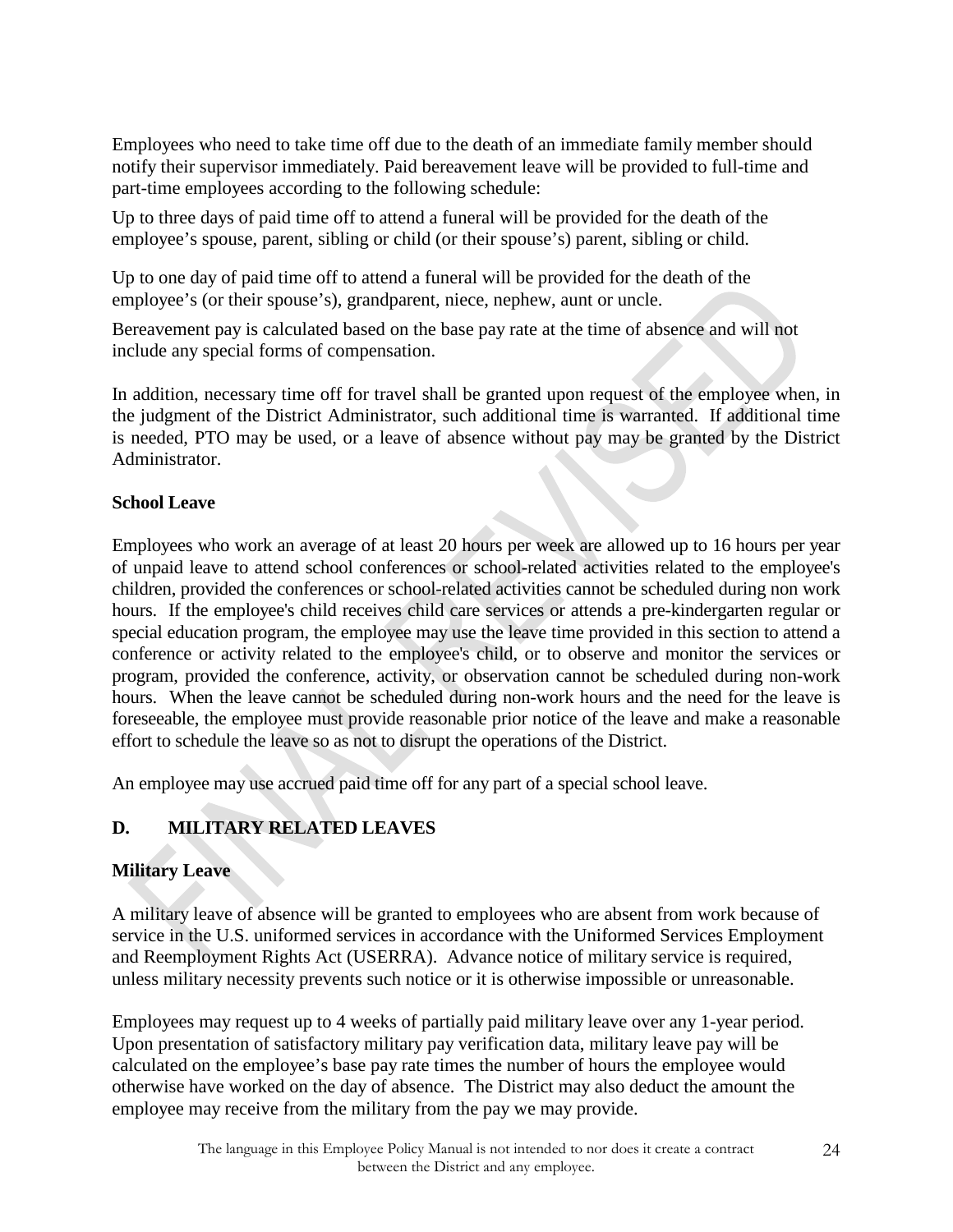The portion of any military leaves of absence in excess of two weeks will be unpaid. However, employees may use any available PTO for the absence. Health insurance benefits will be terminated at the end of the first full month of military leave. However, such employees and their dependents will be given the opportunity to elect to continue their health insurance benefits as required by USERRA and/or COBRA based on the length of the leave and subject to the terms, conditions and limitations of the applicable plans for which the employee is otherwise eligible. Employees or dependents making such elections will normally be required to pay up to 102% of the costs of the premiums for maintaining coverage through USERRA and/or COBRA. When the employee returns from military leave, benefits will again be provided by The District according to the applicable plans.

Benefit accruals, such as PTO and holiday benefits, will be suspended at the end of the first full month of leave and will resume upon the employee's return to active employment.

Employees on military leave for up to 30 days are required to return to work for the first regularly scheduled shift after the end of service, allowing reasonable travel time. Employees on longer military leave must apply for reinstatement in accordance with USERRA and all applicable state laws.

Employees returning from military leave will be placed in the position they would have attained had they remained continuously employed or a comparable one depending on the length of military service in accordance with USERRA. They will be treated as though they were continuously employed for purposes of determining benefits based on length of service.

Contact the District Administrator for more information or questions about military leave.

#### **Military Training Duty**

Employees will be granted time off to satisfy Military reserve obligations in accordance with federal law. This time can be paid with accumulated PTO or without pay. Employees will continue to accrue PTO days during military leave of absence.

#### **Military Employee Injured / Killed in Service Leave**

All employees are entitled to up to 10 working days of leave of absence without pay whenever an immediate family member is injured or killed while engaged in active service. For the purposes of this policy, "immediate family member" means an employee's parent, child, grandparents, siblings, or spouse. Employees seeking leave under this policy will be expected to give as much notice as practicable of their need for leave. An employee may use accrued paid time off for any part of the special leave.

#### **Military Ceremony Leave**

Unless doing so would unduly interrupt our operations, all employees are entitled to up to 1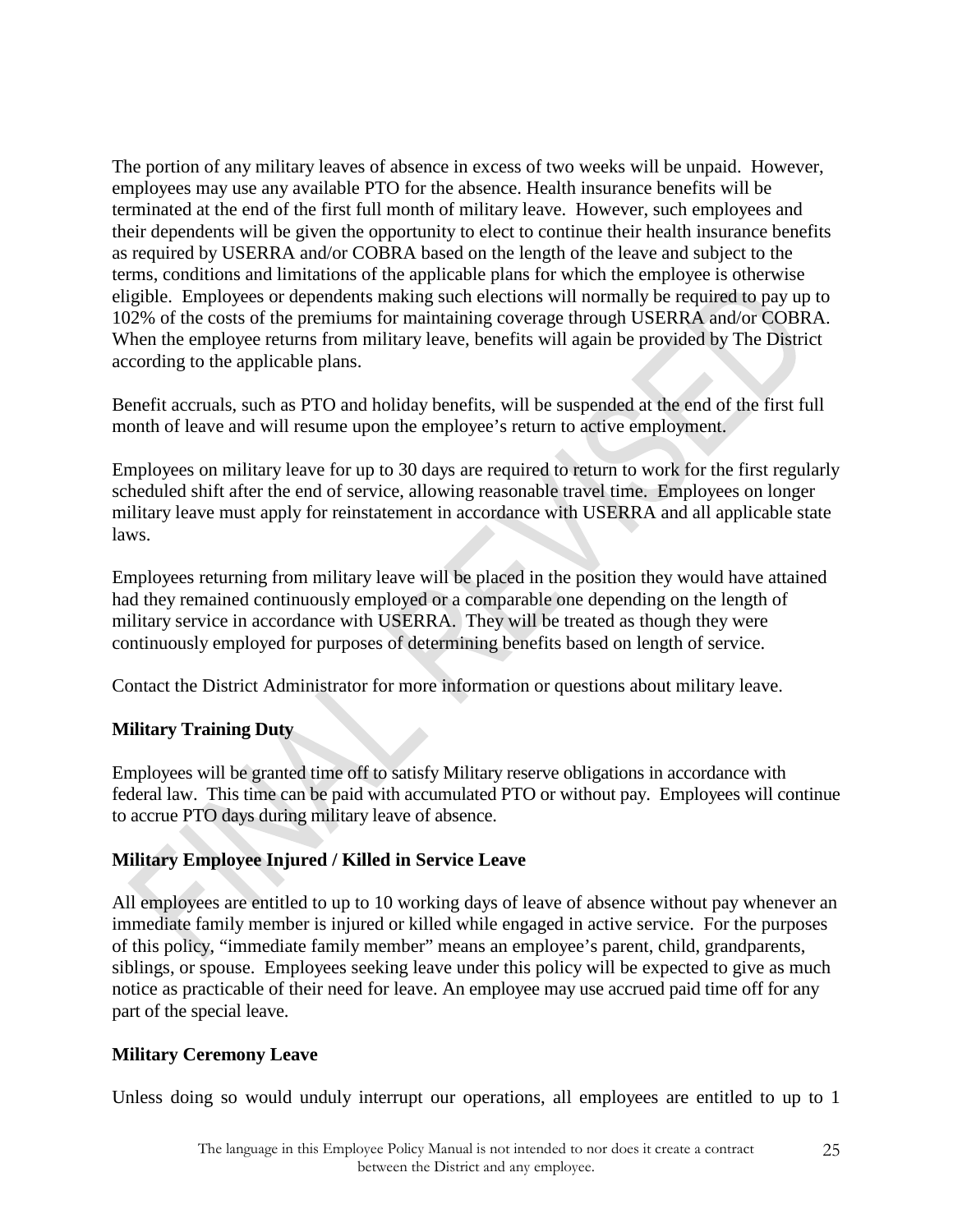working day of leave of absence without pay for the send-off or homecoming ceremonies of family members (i.e., parents, legal guardians, siblings, children, grandchildren, spouses, fiancés, or fiancées) who have been ordered into active service in support of a war or other national emergency. An employee may use accrued paid time off for any part of the special leave.

#### <span id="page-26-0"></span>**E. COURT SERVICE, JURY DUTY AND VOTING**

#### **Court Service**

When employees are called for court service on other than District business (not jury duty) under summons or subpoena, they will not receive pay.

#### **Jury Duty**

Because the District does not want its employees to suffer any financial penalty when they are asked to serve on a jury, they will continue to receive regular pay while on jury duty up to a maximum of four weeks with any remaining time considered unpaid. Conversely, serving on a jury should not be considered a financial windfall; and because the District is continuing regular pay as a condition for receiving regular pay while on jury duty, employees are required to reimburse the District whatever they are paid by the local, State and Federal courts for jury service.

If the employee is excused from jury duty for a major portion of the day, they are expected to report back to work. To qualify for this time off, court service and jury duty must be substantiated by a photocopy of the summons.

Benefits will end if the employee is gone for more than 30 days (at which point the employee may elect continuation coverage which is offered on applicable benefits) beyond the end of their partially paid portion of the leave

#### **Voting**

Every employee who is eligible to vote in a regularly scheduled state primary election, general election, election to fill vacancy in state legislature or U.S. Congress, or presidential primary has the right to be absent from work for the purpose of voting during the day of that election for a period of up to two hours, without penalty or deduction from wages because of the absence. Employees should notify his/her supervisor in advance of the need to use this time. Employees are also encouraged to vote during non-working hours, if possible.

#### <span id="page-26-1"></span>**F. MEMBERSHIPS/CONFERENCES/SEMINARS**

The District will support active memberships of employees in those business and professional organizations that serve to strengthen the District's ability to conduct its business or maintain its image in the community.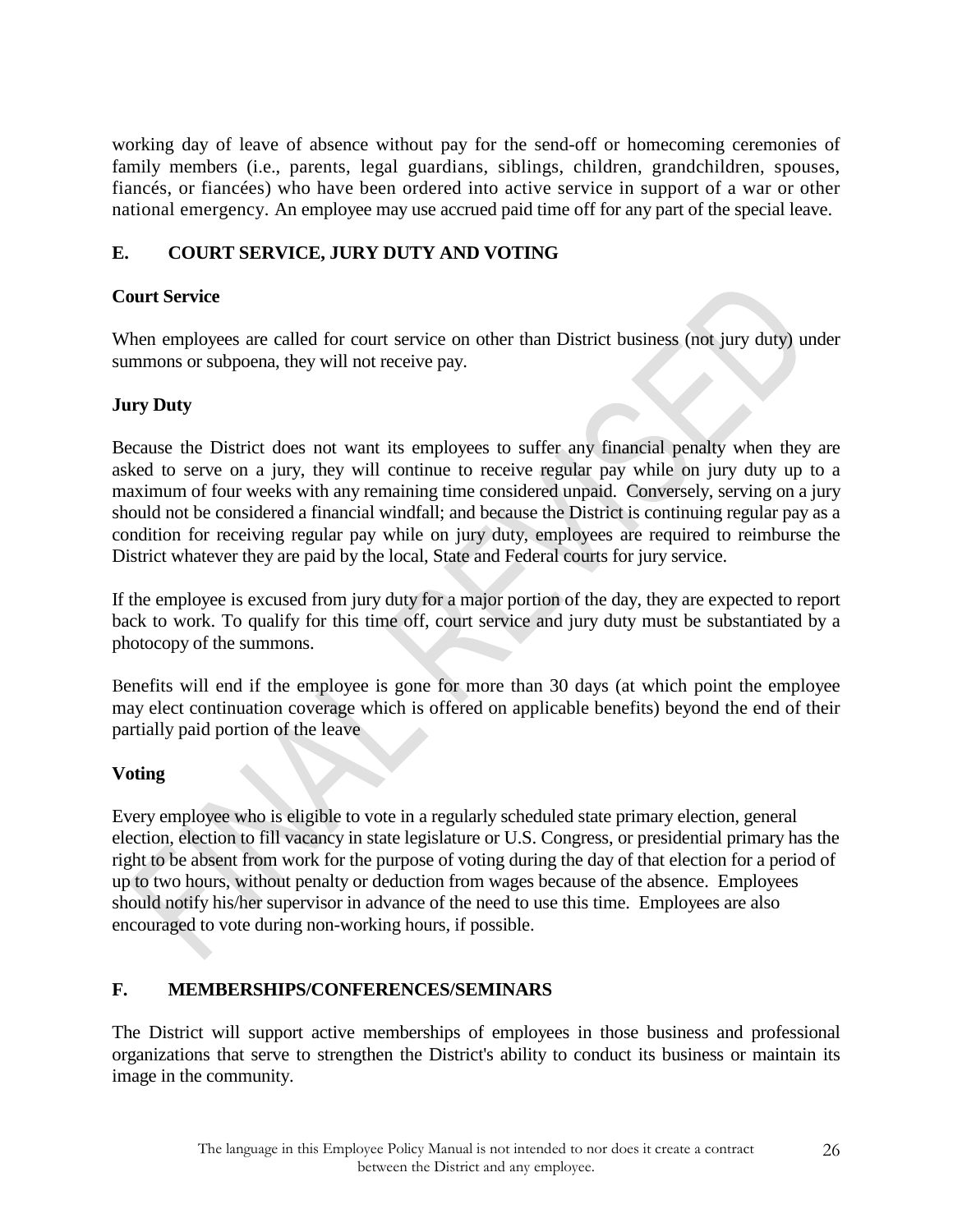Memberships will be provided to those employees having key functional responsibilities that require these memberships. Payments by the District are limited to initiation fees, annual dues, and the cost of a lunch or dinner in connection with local meetings. Approval must be received from the District Administrator, and funds included in the District's annual budget, before the District pays fees and travel expenses to out-of-town conferences.

#### <span id="page-27-0"></span>**G. OTHER BENEFITS**

Benefits are subject to change at the discretion of the District and are included in Addendum A. Any questions about employee benefits and eligibility should be directed to the District Administrator.

Part-time, seasonal and temporary employees are ineligible for benefits except for the pension plan.

#### **Benefits After Termination**

When employment is terminated or an employee's hours are reduced below the number required for enrollment, the employee and his or her dependents may be eligible to continue group insurance coverage at their own expense, as provided by law.

# <span id="page-27-1"></span>**SECTION VI. TELEWORKING**

#### **Introduction**

Teleworking, or telecommuting, is the concept of working from home or another location on a full- or part-time basis. Teleworking is not a formal, universal employee benefit. Rather, it is an alternative method of meeting the needs of the District. The District Administrator has the right to refuse to avail teleworking to an employee and to terminate a teleworking arrangement at any time. Employees are not required to telework. Employees have the right to refuse to telework if the option is made available.

#### **Compensation and Work Hours**

The employee's compensation, benefits, work status and work responsibilities will not change due to participation in the teleworking program. The amount of time the employee is expected to work per day or pay period will not change as a result of participation in the teleworking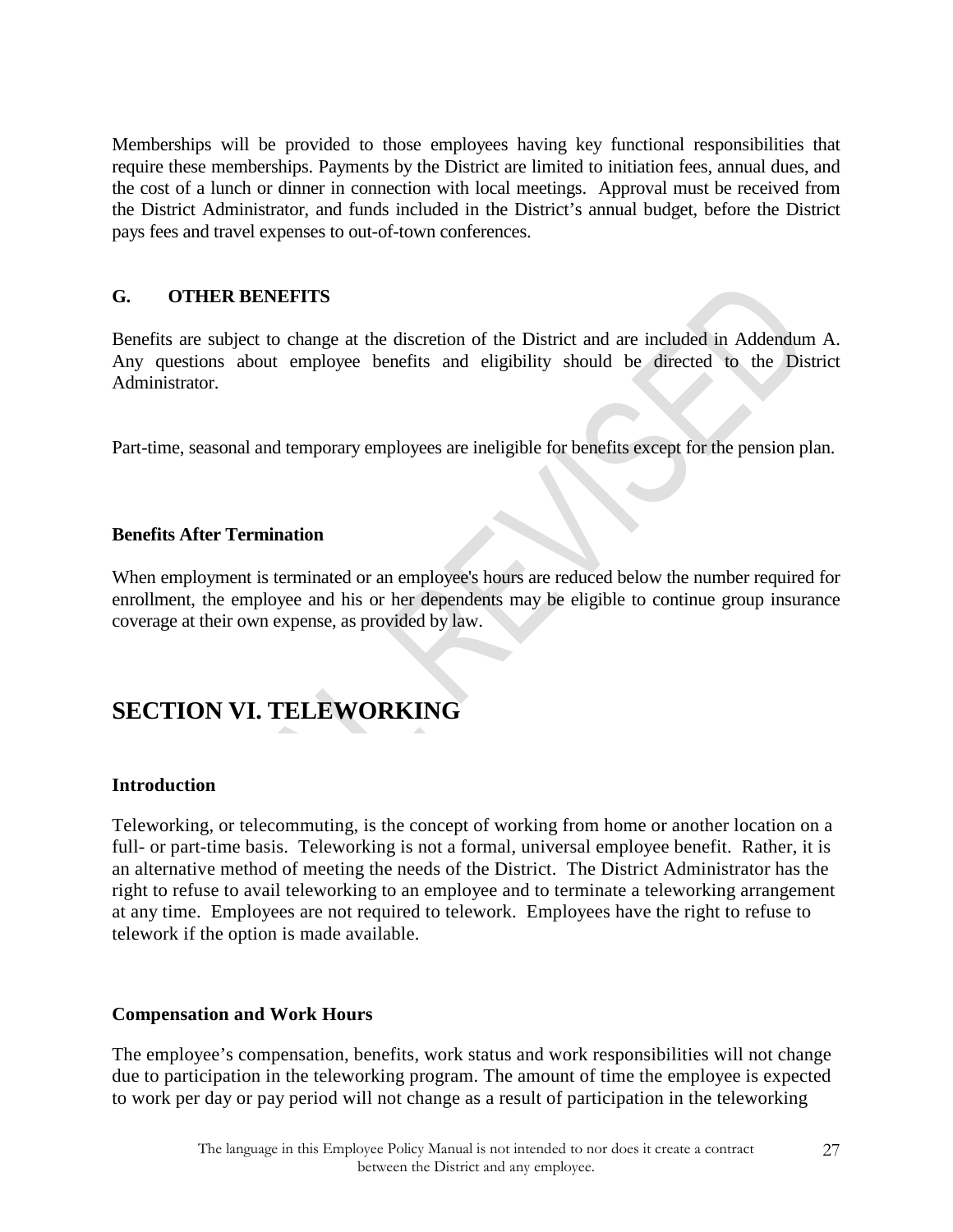program. The employee will keep regular work hours.

#### **Eligibility**

Successful teleworkers have the support of their supervisors. Employees will be selected based on the suitability of their jobs, an evaluation of the likelihood of their being successful teleworkers, and an evaluation of their supervisor's ability to manage remote workers.

Before an employee engages in teleworking, both the employee and manager will complete a training course designed to prepare them for the teleworking experience. All teleworkers must sign an agreement.

#### **Equipment/Tools**

The District may provide specific tools/equipment for the employee to perform his/her current duties. This may include computer hardware, computer software, phone lines, email, voicemail, connectivity to host applications, and other applicable equipment as deemed necessary.

The use of equipment, software, data supplies and furniture when provided by the District for use at the remote work location is limited to authorized persons and for purposes relating to District business. The District will provide for repairs to District equipment. When the employee uses her/his own equipment, the employee is responsible for maintenance and repair of equipment.

A loaner laptop may be provided when available. Loaner computers will vary in performance and configuration. Loaners must be returned upon request.

#### **Workspace**

The employee shall designate a workspace within the remote work location for placement and installation of equipment to be used while teleworking. The employee shall maintain this workspace in a safe condition, free from hazards and other dangers to the employee and equipment. The District must approve the site chosen as the employee's remote workspace. Employee is expected to submit three photos of the home workspace to management prior to implementation.

Any District materials taken home should be kept in the designated work area at home and not be made accessible to others. All employee duties to protect non-public or other District data will continue to apply in the remote work environment.

The District has the right to make on-site visits (with 48 hours advance notice) to the remote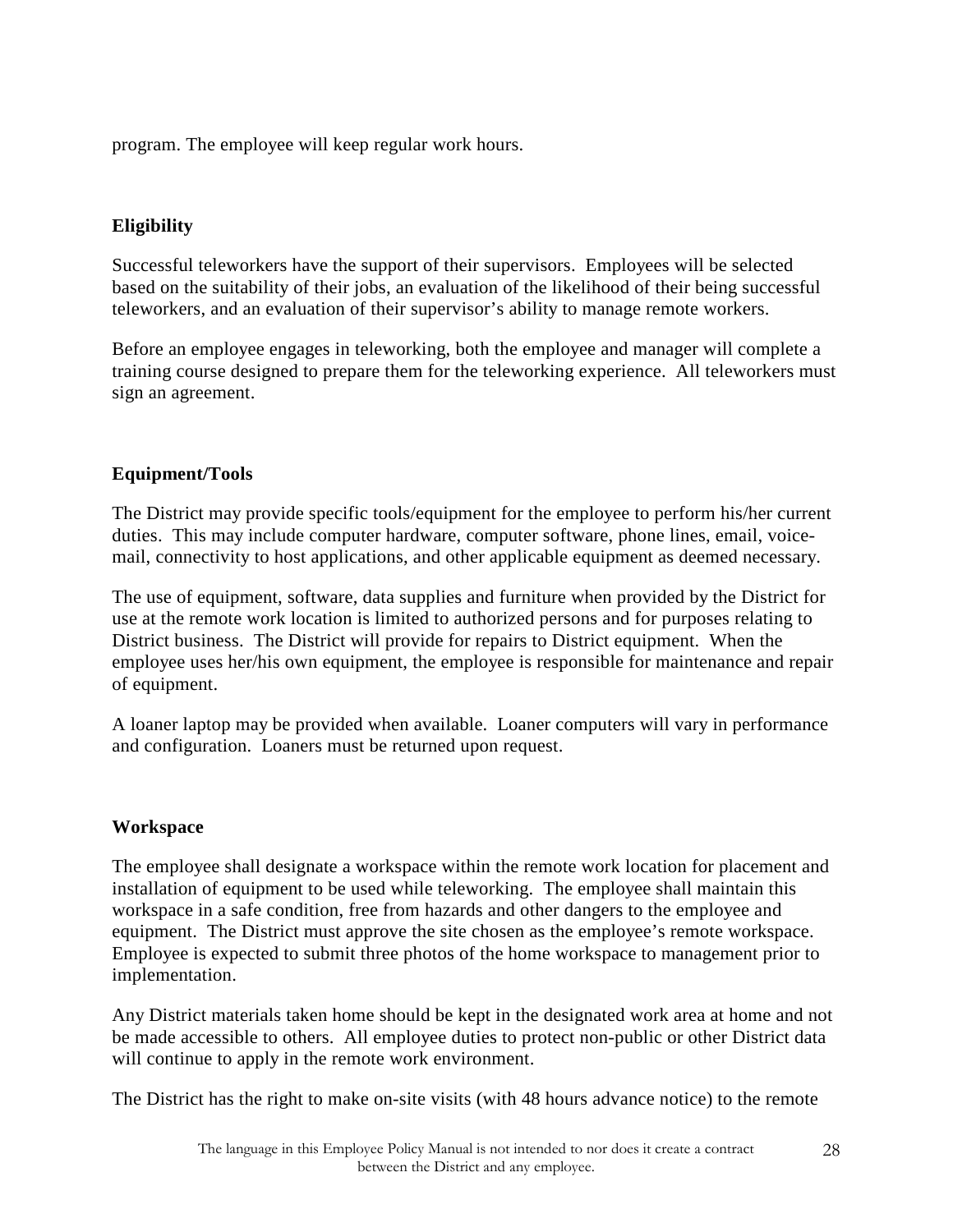work location for purposes of determining that the site is safe and free from hazards, and to maintain, repair, inspect, or retrieve District-owned equipment, software, data or supplies.

#### **Office Supplies**

Office supplies will be provided by the District as needed. Out-of-pocket expenses for other supplies will not be reimbursed unless by prior approval of the employee's manager.

#### **Worker's Compensation**

During work hours and while performing work functions in the designated work area of the home, teleworkers are covered by worker's compensation.

#### **Liability**

The employee's home workspace will be considered an extension of the District's workspace. Therefore, the District will continue to be liable for job-related accidents that occur in the employee's home workspace during the employee's working hours.

The District will be liable for the employee's injury or illness that occurs during the employee's agreed-upon work hours to the same extent as if the employee were working on District premises. The employee's at-home work hours will conform to a schedule agreed upon by the employee and his or her supervisor. If such a schedule has not been agreed upon, the employee's work hours will be assumed to be the same as before the employee began teleworking.

The District assumes no liability for injuries occurring in the employee's home workspace outside the agreed-upon work hours or outside of the employee's employment scope.

The District is not liable for loss, destruction, or injury that may occur in or to the employee's home except as explicitly stated above. This includes injury or loss to family members, visitors, or others within or around the employee's home.

#### **Dependent Care**

Teleworking is not a substitute for dependent care. Teleworkers will not be available during District core hours to provide dependent care.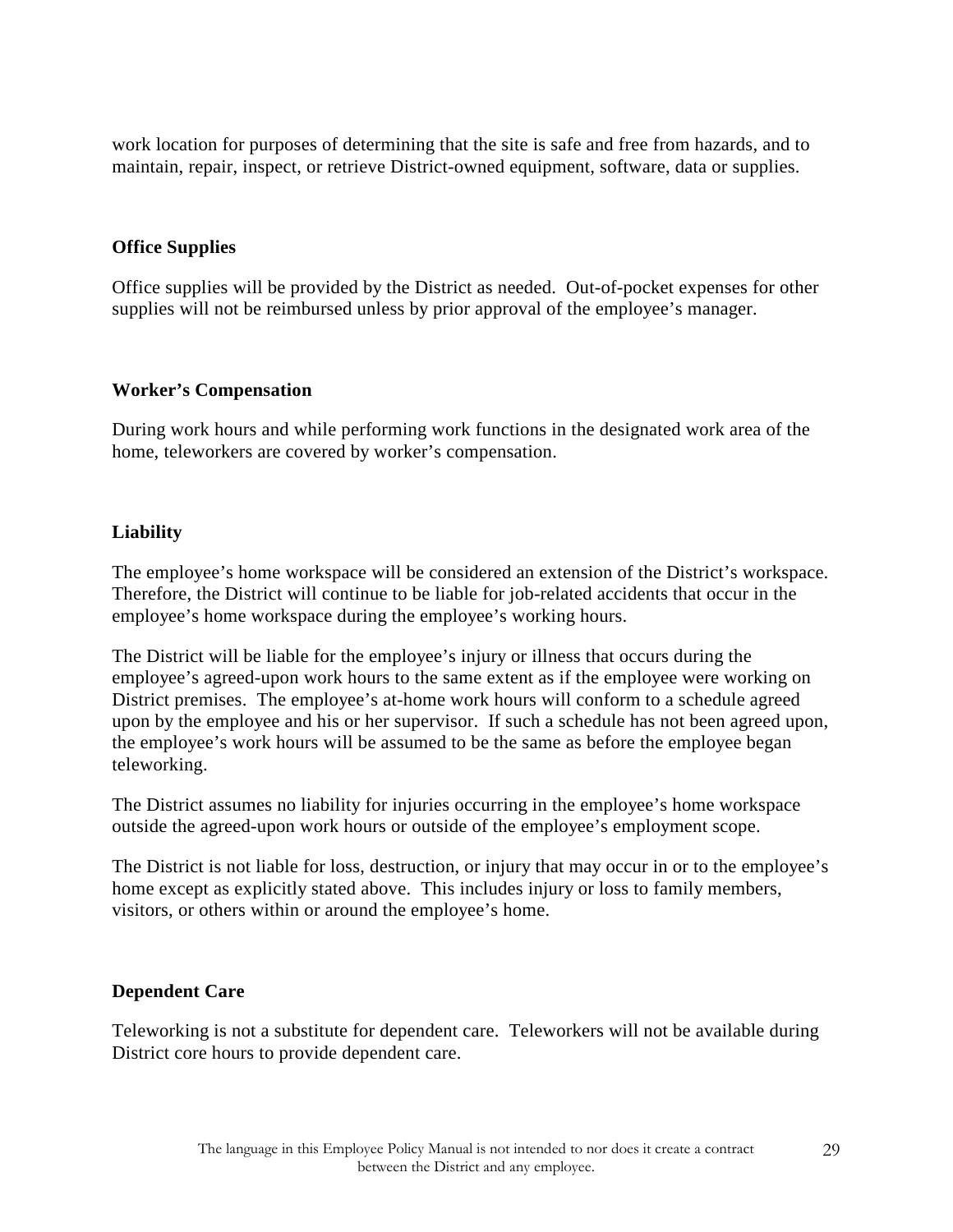#### **Income Tax**

It will be the employee's responsibility to determine any income tax implications of maintaining a home office area. The District will not provide tax guidance nor will the District assume any additional tax liabilities. Employees are encouraged to consult with a qualified tax professional to discuss income tax implications.

#### **Communication**

Employees must be available by phone and email during core hours. All client interactions will be conducted on a client or District site. Telecommuting employees will still be available for staff meetings, and other meetings deemed necessary by management.

The District will pay work-related voice and data communication charges.

#### **Evaluation**

The employee shall agree to participate in all studies, inquiries, reports and analyses relating to this program. The employee remains obligated to comply with all District rules, practices and instructions.

# <span id="page-30-0"></span>**SECTION VII. CELL PHONE**

## **1. PURPOSE**

The District recognizes that technology is advancing and cellular phones are becoming a part of equipment used in the daily performance of staff duties. In recognition of this, the District is establishing a policy governing the reimbursement of use of cellular phones. The intent of this policy is to ensure that use of the District's cellular phones is consistent with the best interests of the District. These procedures do not attempt to articulate all required or proscribed behaviors by users, but merely cover the most conspicuous examples.

#### **2. DEFINITIONS**

For the purpose of the procedures in this guideline, the following definitions shall apply:

**Cellular Phone**: A wireless communication device including the adapter, battery pack and other equipment specific to phone.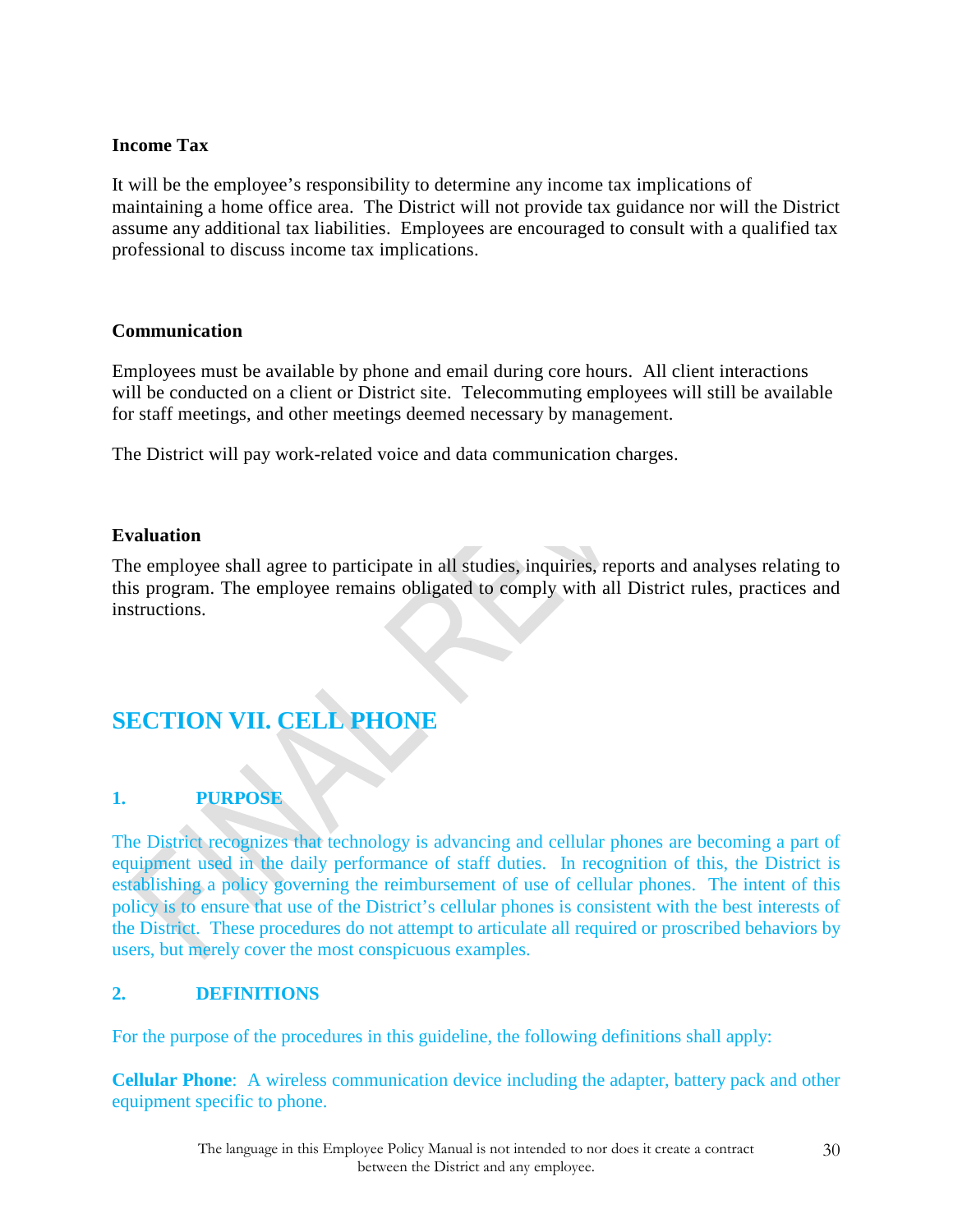**Official Use:** Communications that are necessary to the carrying out of District related business required by the employee's position such as making and receiving phone calls, checking e-mail and voicemail, and using mobile mapping/data applications.

**Eligible Personnel:** Cellular telephone usage reimbursement is allowed to those persons whose duties require frequent mobility but who must remain accessible due to the specific nature of their duties and those who must be available for emergency response or consultation. The District Administrator determines which employees are eligible to be assigned cellular phone reimbursement.

#### **3. GENERAL INFORMATION**

The District Administrator will determine the needs of his/her employees and make all requests for cellular phone reimbursement consistent with this policy. Cellular telephones should not be used when a less costly alternative is safe, convenient and readily available. Cellular transmissions are not secure. Employees should use discretion in relaying confidential information. Reasonable precautions should be made to prevent equipment theft and vandalism.

## **4. ALLOWANCE BASED CELLULAR TELEPHONE**

District employees, as determined by the District Administrator, will be eligible for the Cellular Telephone Allowance. Eligible employees may be paid a monthly allowance for the use of a personal cellular telephone for Official Use. The eligible employee will be paid a monthly allowance as taxable income. Eligible employees will be identified as Low or High Frequency cellular telephone users by the Administrator as specified in Table 1. All employees receiving the District's Cellular Telephone Allowance will be responsible for both their cellular telephone and the cellular telephone bill arising from the use of their cellular telephone. An employee is eligible for this allowance only if they provide the District their cellular telephone number and agree to accept and make District business calls through this service as specified in Table 1.

| <u> Fabie I – Montiny Kate Ivi Anowance Based Central Telephone</u> |                                                                                  |                      |                       |  |
|---------------------------------------------------------------------|----------------------------------------------------------------------------------|----------------------|-----------------------|--|
| <b>Frequency</b>                                                    | <b>Description</b>                                                               | <b>Accessibility</b> | <b>Monthly Rate</b>   |  |
| Low                                                                 | Occasional out of office mobility required; job   Mon-Friday                     |                      | normal 50% of average |  |
|                                                                     | duties regularly require employee to remain business hours                       |                      | phone<br>and monthly  |  |
|                                                                     | accessible to office and possible emergency occasional evenings and bill,        |                      | not<br>to to          |  |
|                                                                     | response necessary.                                                              | weekends             | exceed \$30           |  |
| High                                                                | Frequent out of office mobility required; job 7 days a week, some 50% of average |                      |                       |  |
|                                                                     | duties require employee to remain in access to evenings and weekends monthly     |                      | phone                 |  |
|                                                                     | office and emergency response necessary                                          |                      | bill,<br>to<br>not    |  |
|                                                                     |                                                                                  |                      | exceed \$40           |  |

## **Table 1 – Monthly Rate for Allowance Based Cellular Telephone**

Employee's receiving the benefit of the allowance must be accessible via cellular telephone as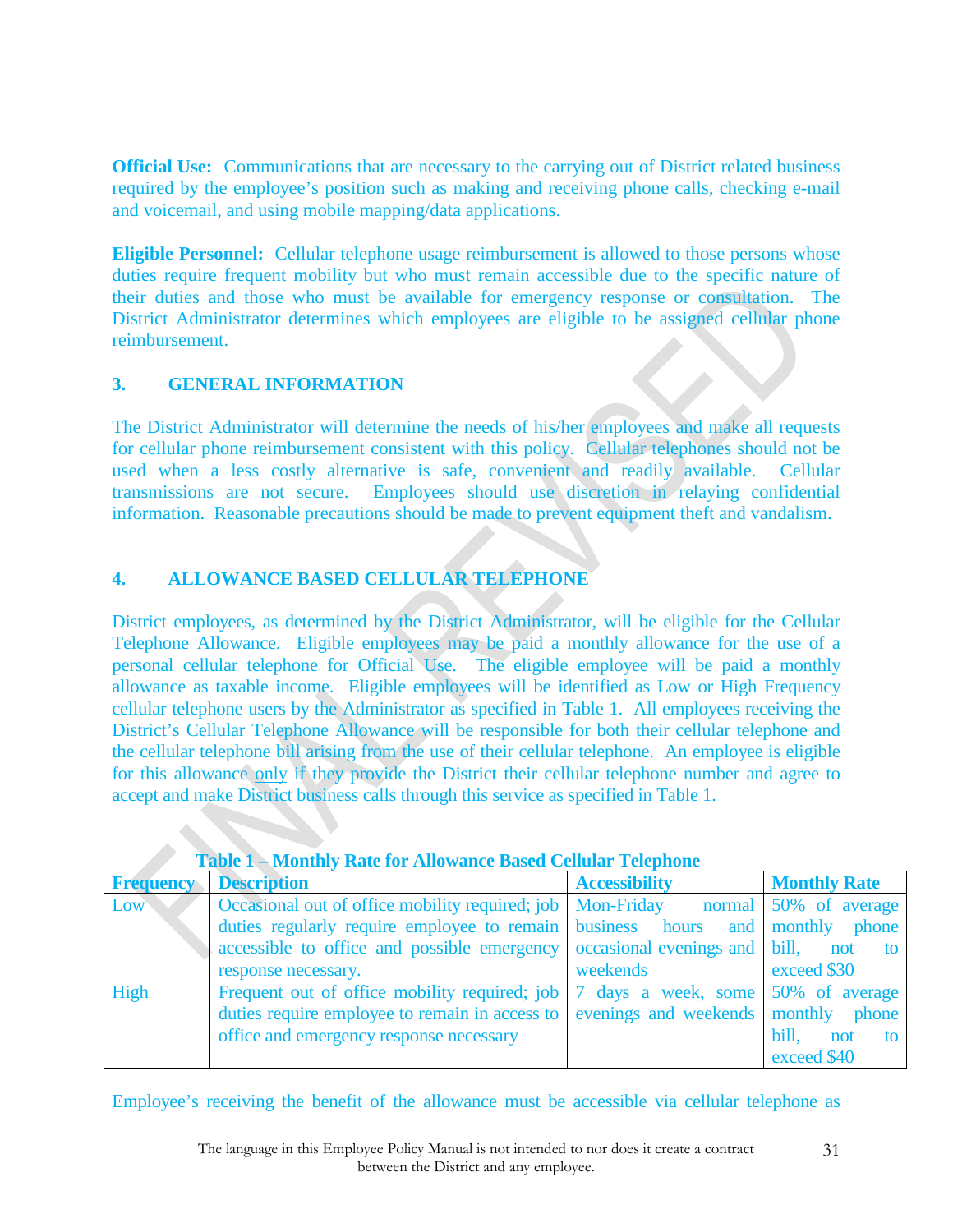specified in Table 1 or as specified by the District Administrator. Further, it is the employee's responsibility to purchase the telephone, pay the monthly bill and provide the District Administrator with an active telephone number. Employees must provide documentation of cell phone service costs to the District Administrator periodically, upon the request of the Administrator. Employees may be provided a one-time fifty-dollar stipend to be applied to the initial cost of the telephone purchase/lease agreement.

An allowance-based cellular telephone is the property of the employee and will be retained by the employee when they terminate employment.

The language in this Employee Policy Manual is not intended to nor does it create a contract between the District and any employee.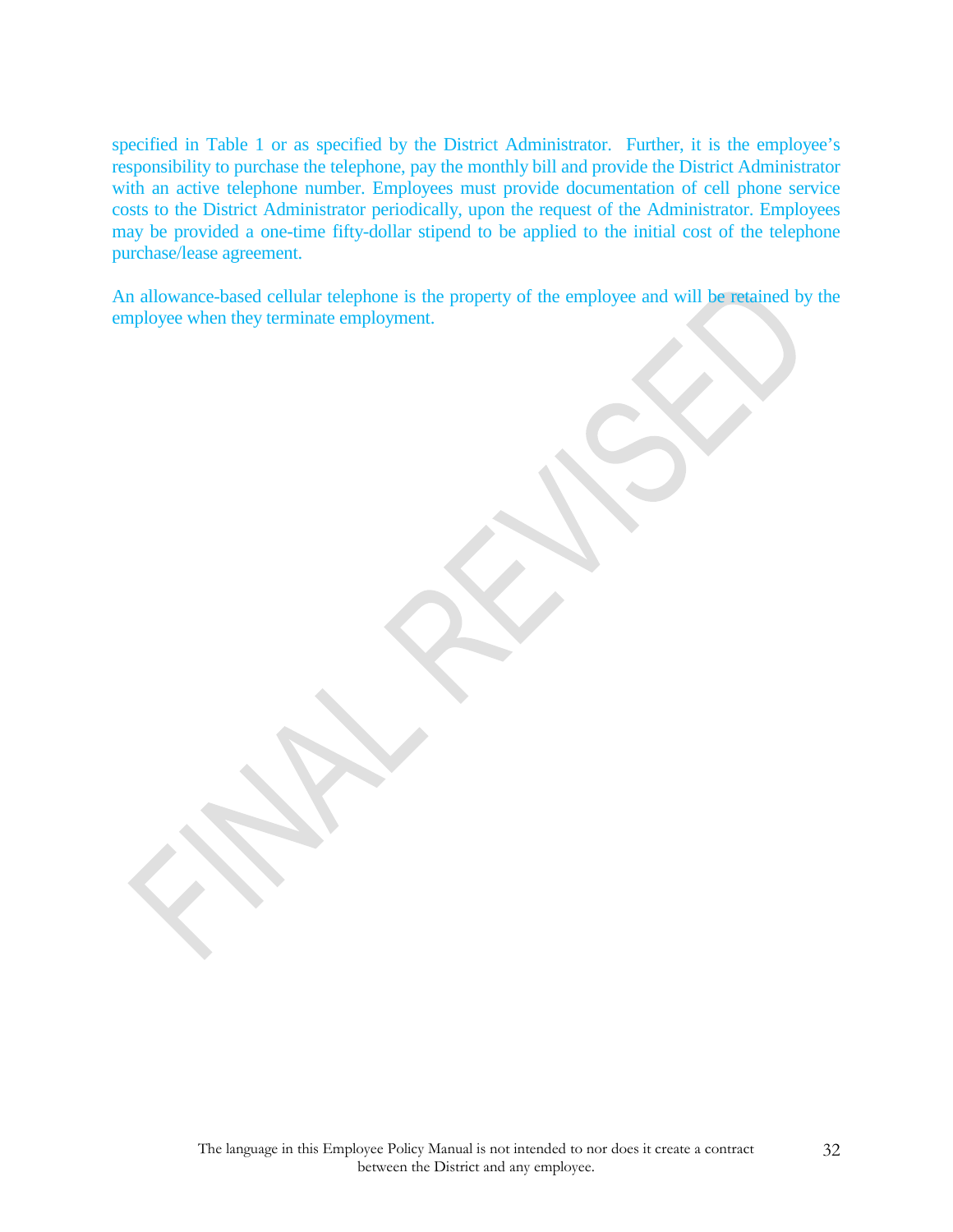# <span id="page-33-0"></span>**RECEIPT OF EMPLOYEE POLICY MANUAL**

I have received a copy of the Comfort Lake Forest Lake Watershed District Employee Policy Manual dated December 2016.

I understand this Manual is the sole property of Comfort Lake Forest Lake Watershed District and that I may not copy or give any part of it to anyone outside the District.

I further understand that I must return the Manual in its entirety at such time as I leave the employ of the District.

I further understand that this policy Manual is an overview and summary of the District's policies and procedures that are in effect as of December 2016 and supersedes all other Manuals, letters, memoranda and understandings. As policies and benefits are revised, changes will be communicated to me through standard communication channels and will become part of this Manual. Advance notice may not always be possible.

I further understand that the policies and procedures contained in this Manual constitute guidelines only. They do not constitute part of an employment contract, nor are they intended to make any commitment to any employee concerning how individual employment action can, should, or will be handled.

| <b>Employee Signature</b>                                           |      |                           | Date |  |
|---------------------------------------------------------------------|------|---------------------------|------|--|
| Received By                                                         |      |                           | Date |  |
| <b>Amendments to Employee Policies:</b>                             |      |                           |      |  |
| Policy<br>1.<br>2.<br>3.<br>4.<br>5.<br>6.<br>7.<br>8.<br>9.<br>10. | Page | <b>Employee Signature</b> | Date |  |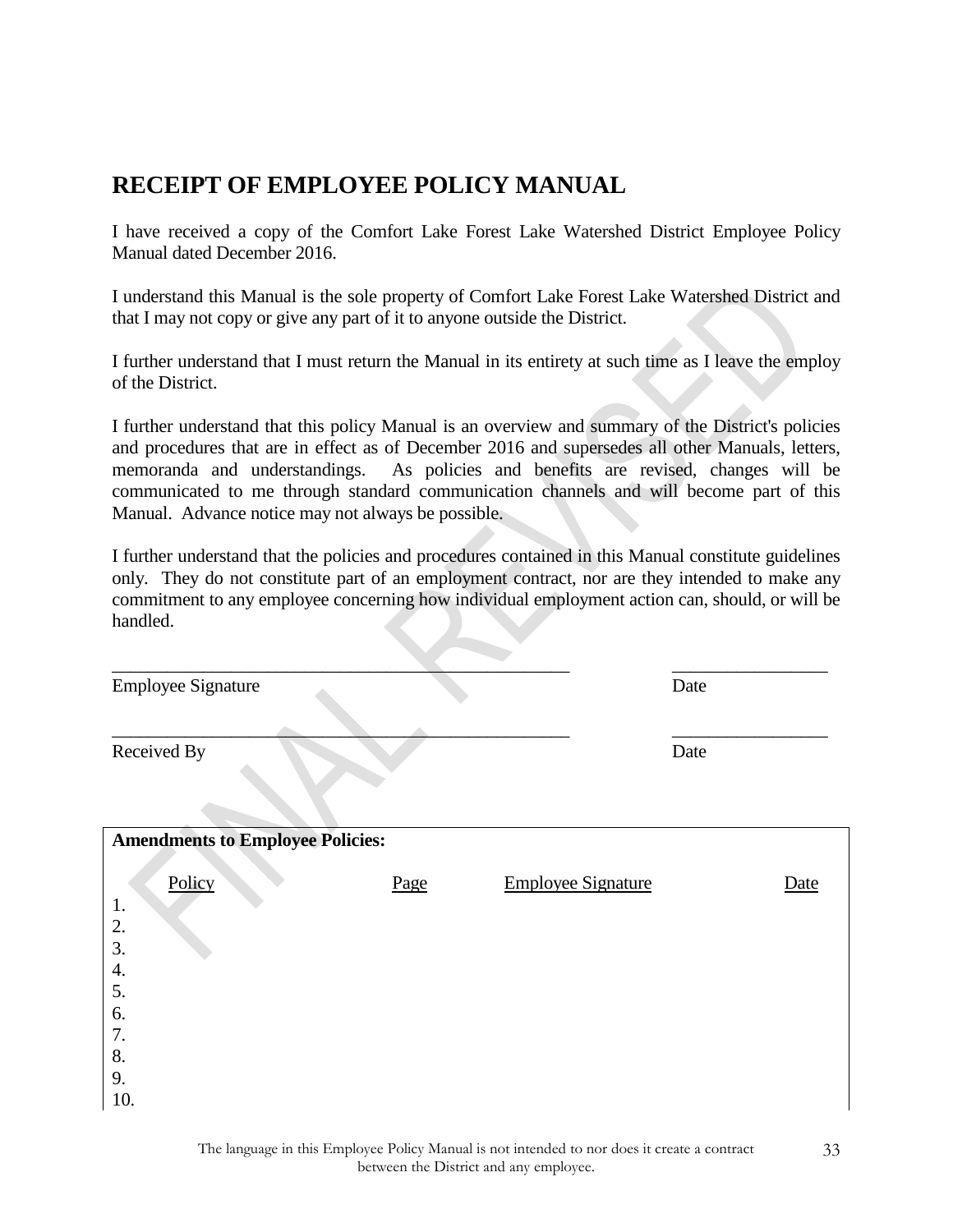# <span id="page-34-0"></span>**ADDENDUM A**

## <span id="page-34-1"></span>**PTO ACCRUAL SCHEDULE**

Employees accrue paid time off each month, based on the following schedule:

| <b>YEARS</b><br><b>OF SERVICE</b> | <b>HOURS</b><br><b>EARNED PER</b><br><b>PAY PERIOD</b> | <b>HOURS</b><br><b>EARNED PER</b><br><b>YEAR</b> | <b>MAXIMUM</b><br><b>HOURS</b><br><b>ALLOWED TO</b><br><b>CARRY</b><br><b>FORWARD</b> |
|-----------------------------------|--------------------------------------------------------|--------------------------------------------------|---------------------------------------------------------------------------------------|
| 0 but less than<br>2 years        | 7.083                                                  | 170                                              | 450                                                                                   |
| 2 but less than<br>5 years        | 7.500                                                  | 185                                              | 450                                                                                   |
| 5 but less than<br>10 years       | 8.344                                                  | 200.25                                           | 450                                                                                   |
| 10 but less than<br>15 years      | 9.406                                                  | 225.75                                           | 450                                                                                   |
| 15 but less than<br>20 years      | 10.469                                                 | 251.25                                           | 450                                                                                   |
| 20 years and<br>over              | 11.250                                                 | 270                                              | 450                                                                                   |

#### <span id="page-34-2"></span>**OTHER BENEFITS**

In addition to salary, full-time employees receive compensation through participation in the District's benefit program immediately upon employment. Leave plans (PTO, holidays, bereavement, etc.), insurance coverage and other benefits represent significant additional compensation to the employee. Each pay period, an amount equal to 2% of an employee's wage is contributed by the District to a Health Care Savings Plan (HCSP.) These dollars are available to pay for out-of-pocket medical expenses on a pre-tax basis.